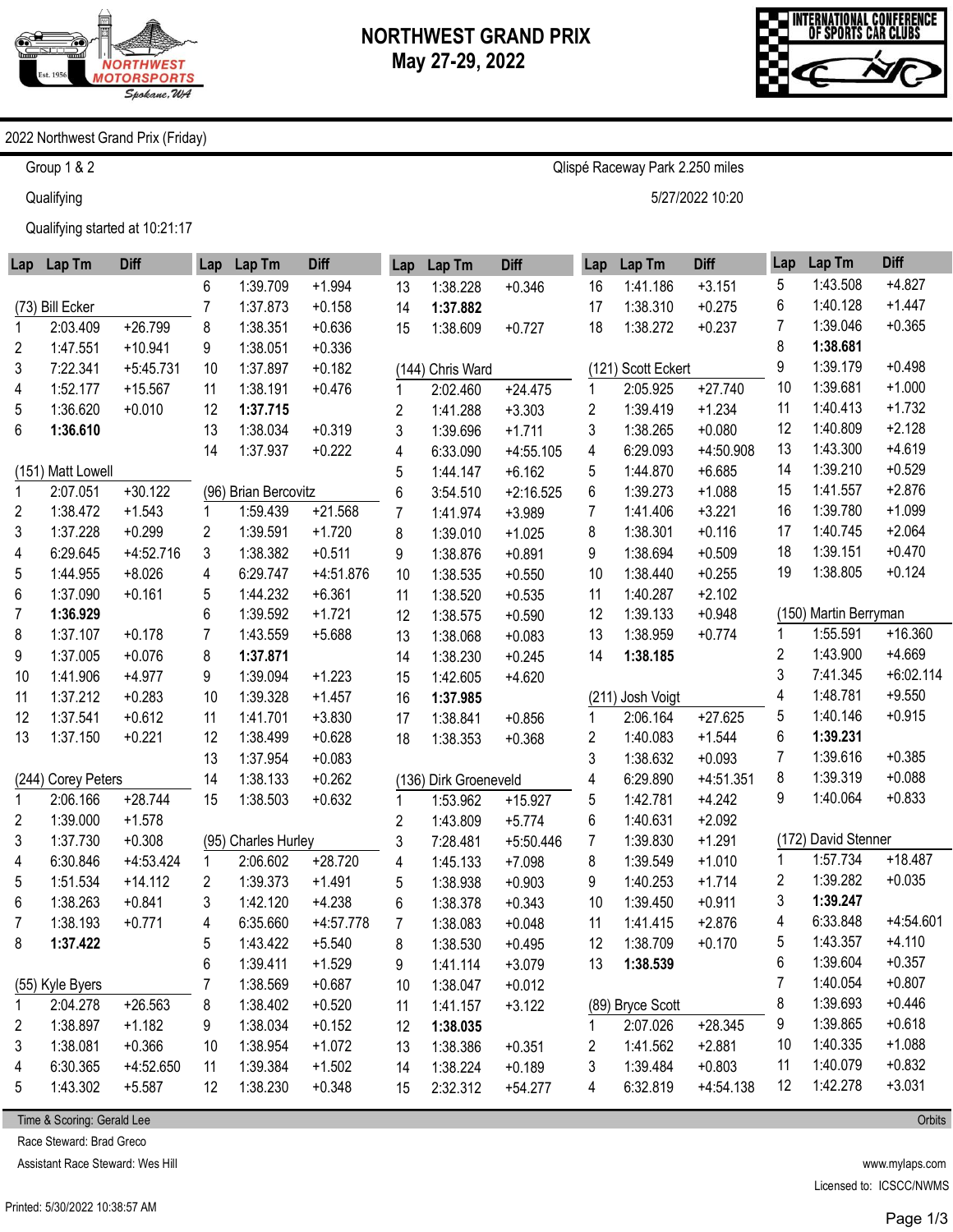

Qlispé Raceway Park 2.250 miles

5/27/2022 10:20



## 2022 Northwest Grand Prix (Friday)

Group 1 & 2

**Qualifying** 

Qualifying started at 10:21:17

|                | Lap Lap Tm             | <b>Diff</b> | Lap | Lap Tm            | <b>Diff</b> | Lap            | Lap Tm             | <b>Diff</b> | Lap | Lap Tm              | <b>Diff</b> | Lap            | Lap Tm              | <b>Diff</b> |
|----------------|------------------------|-------------|-----|-------------------|-------------|----------------|--------------------|-------------|-----|---------------------|-------------|----------------|---------------------|-------------|
|                |                        |             | 2   | 1:43.818          | $+3.961$    | 7              | 1:43.478           | $+2.103$    | 6   | 1:44.069            | $+1.610$    | 4              | 1:55.029            | $+9.981$    |
|                | (91) Daniele Hovington |             | 3   | 2:02.938          | $+23.081$   | 8              | 1:44.656           | $+3.281$    | 7   | 1:43.237            | $+0.778$    | 5              | 1:47.603            | $+2.555$    |
| 1              | 2:01.283               | $+21.941$   | 4   | 6:06.997          | $+4:27.140$ | 9              | 1:41.375           |             | 8   | 1:42.459            |             | 6              | 1:47.048            | $+2.000$    |
| 2              | 1:41.739               | $+2.397$    | 5   | 1:49.433          | $+9.576$    |                |                    |             | 9   | 1:45.108            | $+2.649$    | 7              | 1:45.048            |             |
| 3              | 8:32.778               | $+6:53.436$ | 6   | 1:41.403          | $+1.546$    |                | (141) Rob Johnston |             | 10  | 1:43.113            | $+0.654$    | 8              | 1:46.198            | $+1.150$    |
| 4              | 1:45.453               | $+6.111$    | 7   | 1:40.521          | $+0.664$    | 1              | 1:51.928           | $+10.187$   |     |                     |             | 9              | 1:46.659            | $+1.611$    |
| 5              | 1:42.400               | $+3.058$    | 8   | 1:39.857          |             | $\overline{2}$ | 1:42.100           | $+0.359$    |     | (135) Mike Tripp    |             | 10             | 1:48.383            | $+3.335$    |
| 6              | 1:40.047               | $+0.705$    | 9   | 1:42.298          | $+2.441$    | 3              | 2:03.114           | $+21.373$   | 1   | 1:59.509            | $+16.609$   |                |                     |             |
| 7              | 1:39.940               | $+0.598$    | 10  | 1:40.222          | $+0.365$    | 4              | 6:31.247           | $+4:49.506$ | 2   | 1:45.185            | $+2.285$    |                | (213) Fil Alleva    |             |
| 8              | 1:40.970               | $+1.628$    | 11  | 1:40.404          | $+0.547$    | 5              | 1:51.386           | $+9.645$    | 3   | 7:35.270            | +5:52.370   | 1              | 2:10.218            | $+24.637$   |
| 9              | 1:40.650               | $+1.308$    | 12  | 1:40.081          | $+0.224$    | 6              | 1:41.911           | $+0.170$    | 4   | 1:50.585            | $+7.685$    | $\overline{c}$ | 1:56.284            | $+10.703$   |
| 10             | 1:42.304               | $+2.962$    | 13  | 1:40.585          | $+0.728$    | $\overline{7}$ | 1:42.012           | $+0.271$    | 5   | 1:44.921            | $+2.021$    | 3              | 7:58.988            | $+6:13.407$ |
| 11             | 1:40.286               | $+0.944$    |     |                   |             | 8              | 1:41.741           |             | 6   | 1:45.908            | $+3.008$    | 4              | 2:01.165            | $+15.584$   |
| 12             | 1:39.809               | $+0.467$    |     | (24) Jeff McAffer |             |                |                    |             | 7   | 1:44.442            | $+1.542$    | 5              | 1:50.441            | $+4.860$    |
| 13             | 1:40.578               | $+1.236$    |     | 1:58.114          | $+17.934$   |                | (130) Adam Harris  |             | 8   | 1:43.879            | $+0.979$    | 6              | 1:48.384            | $+2.803$    |
| 14             | 1:39.914               | $+0.572$    | 2   | 1:57.310          | $+17.130$   | 1              | 2:02.725           | $+20.440$   | 9   | 1:42.900            |             | 7              | 1:48.778            | $+3.197$    |
| 15             | 1:42.442               | $+3.100$    | 3   | 7:28.066          | +5:47.886   | $\overline{2}$ | 1:44.144           | $+1.859$    | 10  | 1:45.809            | $+2.909$    | 8              | 1:52.326            | $+6.745$    |
| 16             | 1:40.451               | $+1.109$    | 4   | 1:47.658          | $+7.478$    | 3              | 1:51.641           | $+9.356$    |     |                     |             | 9              | 1:51.650            | $+6.069$    |
| 17             | 1:40.795               | $+1.453$    | 5   | 1:40.580          | $+0.400$    | 4              | 6:20.642           | $+4:38.357$ |     | (14) Greg Hartman   |             | 10             | 1:51.044            | $+5.463$    |
| 18             | 1:39.342               |             | 6   | 1:40.556          | $+0.376$    | 5              | 1:46.556           | $+4.271$    | 1   | 2:13.309            | $+29.509$   | 11             | 1:47.358            | $+1.777$    |
|                |                        |             | 7   | 1:40.825          | $+0.645$    | 6              | 1:43.110           | $+0.825$    | 2   | 1:56.475            | $+12.675$   | 12             | 1:46.621            | $+1.040$    |
| (67)           | <b>Bruce Mattare</b>   |             | 8   | 1:40.180          |             | $\overline{7}$ | 1:42.285           |             | 3   | 8:03.564            | $+6:19.764$ | 13             | 1:46.093            | $+0.512$    |
| 1              | 2:03.533               | $+23.799$   | 9   | 1:40.788          | $+0.608$    | 8              | 1:42.794           | $+0.509$    | 4   | 1:58.085            | $+14.285$   | 14             | 1:48.005            | $+2.424$    |
| 2              | 1:41.146               | $+1.412$    | 10  | 1:41.765          | $+1.585$    | 9              | 1:43.621           | $+1.336$    | 5   | 1:47.803            | $+4.003$    | 15             | 1:46.649            | $+1.068$    |
| 3              | 1:50.912               | $+11.178$   | 11  | 1:41.514          | $+1.334$    | 10             | 1:43.543           | $+1.258$    | 6   | 1:47.521            | $+3.721$    | 16             | 1:45.581            |             |
| 4              | 12:49.317              | +11:09.583  | 12  | 1:42.453          | $+2.273$    | 11             | 1:45.291           | $+3.006$    | 7   | 1:47.184            | $+3.384$    | 17             | 1:47.798            | $+2.217$    |
| 5              | 1:48.895               | $+9.161$    | 13  | 1:41.093          | $+0.913$    | 12             | 1:46.258           | $+3.973$    | 8   | 1:46.239            | $+2.439$    |                |                     |             |
| 6              | 1:39.734               |             | 14  | 1:41.129          | $+0.949$    | 13             | 1:43.382           | $+1.097$    | 9   | 1:44.781            | $+0.981$    |                | (129) Russ Lundberg |             |
| $\overline{7}$ | 1:40.376               | $+0.642$    | 15  | 1:40.745          | $+0.565$    | 14             | 1:43.137           | $+0.852$    | 10  | 3:32.795            | $+1:48.995$ | 1              | 2:10.149            | $+24.163$   |
| 8              | 1:40.775               | $+1.041$    | 16  | 1:40.728          | $+0.548$    | 15             | 1:43.059           | $+0.774$    | 11  | 1:53.700            | $+9.900$    | 2              | 1:52.788            | $+6.802$    |
| 9              | 1:40.474               | $+0.740$    | 17  | 1:40.659          | $+0.479$    | 16             | 1:43.112           | $+0.827$    | 12  | 1:44.277            | $+0.477$    | 3              | 8:02.601            | $+6:16.615$ |
| 10             | 1:40.594               | $+0.860$    | 18  | 1:40.440          | $+0.260$    | 17             | 1:43.558           | $+1.273$    | 13  | 1:43.971            | $+0.171$    | 4              | 2:01.006            | $+15.020$   |
| 11             | 1:41.680               | $+1.946$    |     |                   |             | 18             | 1:43.215           | $+0.930$    | 14  | 1:43.923            | $+0.123$    | 5              | 1:50.000            | $+4.014$    |
| 12             | 1:40.610               | $+0.876$    |     | (6) David Weller  |             |                |                    |             | 15  | 1:43.800            |             | 6              | 1:48.437            | $+2.451$    |
| 13             | 1:43.201               | $+3.467$    |     | 1:59.422          | $+18.047$   |                | (69) Matthew King  |             | 16  | 1:44.271            | $+0.471$    | 7              | 1:49.694            | $+3.708$    |
| 14             | 1:40.118               | $+0.384$    | 2   | 1:46.478          | $+5.103$    | 1              | 1:54.225           | $+11.766$   |     |                     |             | 8              | 1:51.437            | $+5.451$    |
| 15             | 1:40.149               | $+0.415$    | 3   | 8:18.624          | $+6:37.249$ | 2              | 1:47.244           | $+4.785$    |     | (287) Jack Houlihan |             | 9              | 1:49.617            | $+3.631$    |
|                |                        |             | 4   | 1:51.888          | $+10.513$   | 3              | 1:45.861           | $+3.402$    | 1   | 2:09.285            | $+24.237$   | 10             | 1:50.667            | $+4.681$    |
|                | (71) Isaiah Dummer     |             | 5   | 1:42.942          | $+1.567$    | 4              | 1:45.101           | $+2.642$    | 2   | 1:52.025            | $+6.977$    | 11             | 1:48.725            | $+2.739$    |
|                | 2:02.254               | $+22.397$   | 6   | 1:43.513          | $+2.138$    | 5              | 1:44.226           | $+1.767$    | 3   | 7:24.495            | $+5:39.447$ | 12             | 1:48.114            | $+2.128$    |
|                |                        |             |     |                   |             |                |                    |             |     |                     |             |                |                     |             |

Time & Scoring: Gerald Lee

Race Steward: Brad Greco

Assistant Race Steward: Wes Hill

**Orbits**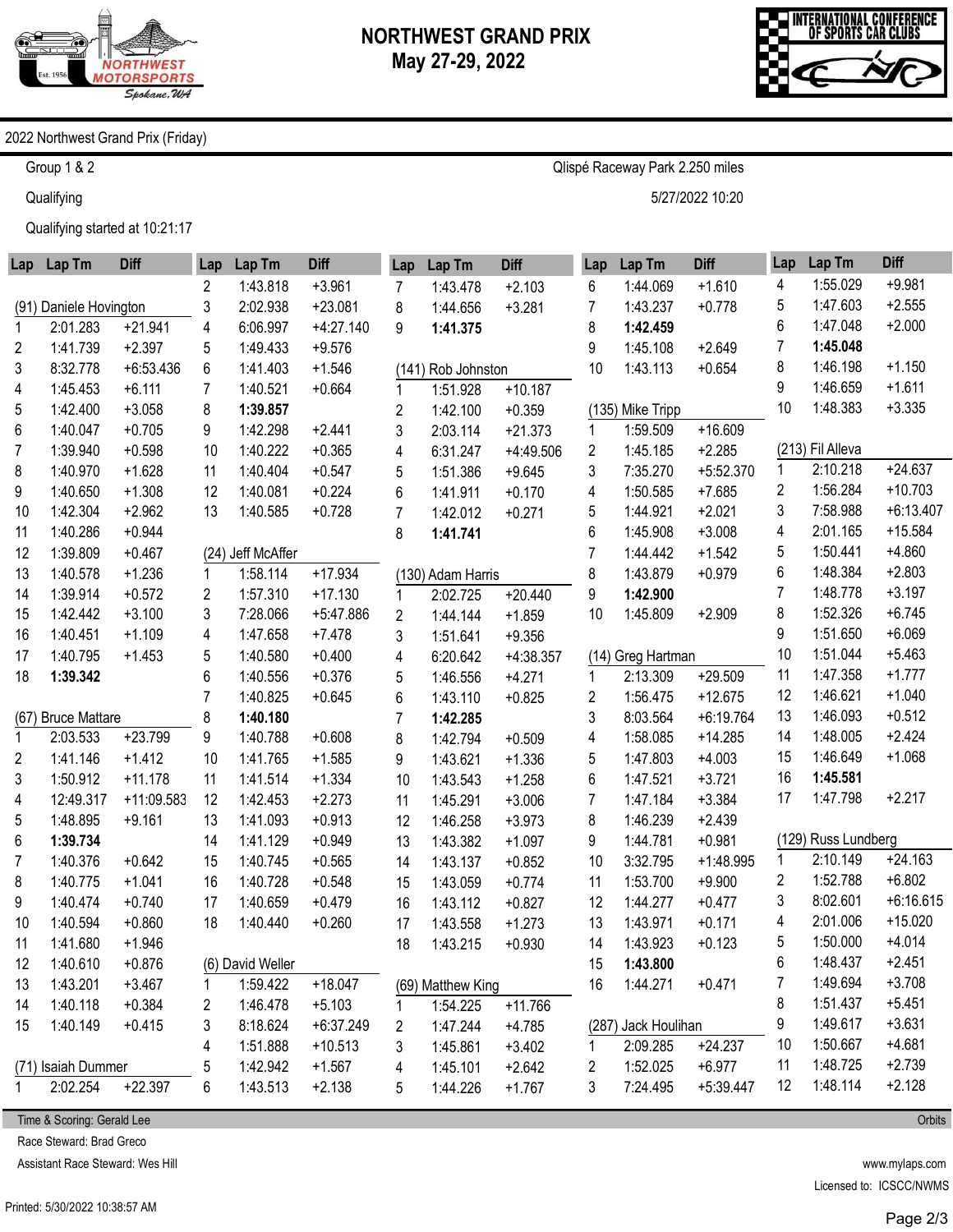

Qlispé Raceway Park 2.250 miles

5/27/2022 10:20



## 2022 Northwest Grand Prix (Friday)

Group 1 & 2

**Qualifying** 

Qualifying started at 10:21:17

| Lap            | Lap Tm               | <b>Diff</b> | Lap Lap Tm | <b>Diff</b> | Lap Lap Tm | <b>Diff</b> | Lap Lap Tm | <b>Diff</b> | Lap Lap Tm | <b>Diff</b> |
|----------------|----------------------|-------------|------------|-------------|------------|-------------|------------|-------------|------------|-------------|
| 13             | 1:46.140             | $+0.154$    |            |             |            |             |            |             |            |             |
| 14             | 1:47.895             | $+1.909$    |            |             |            |             |            |             |            |             |
| 15             | 1:46.847             | $+0.861$    |            |             |            |             |            |             |            |             |
| 16             | 1:45.986             |             |            |             |            |             |            |             |            |             |
| 17             | 1:45.997             | $+0.011$    |            |             |            |             |            |             |            |             |
|                |                      |             |            |             |            |             |            |             |            |             |
|                | (19) Brian Anderson  |             |            |             |            |             |            |             |            |             |
| 1              | 1:57.146             | $+10.134$   |            |             |            |             |            |             |            |             |
| 2              | 1:48.783             | $+1.771$    |            |             |            |             |            |             |            |             |
| 3              | 7:29.911             | +5:42.899   |            |             |            |             |            |             |            |             |
| 4              | 1:56.010             | $+8.998$    |            |             |            |             |            |             |            |             |
| 5              | 1:48.897             | $+1.885$    |            |             |            |             |            |             |            |             |
| 6              | 1:47.577             | $+0.565$    |            |             |            |             |            |             |            |             |
| 7              | 1:47.012             |             |            |             |            |             |            |             |            |             |
|                |                      |             |            |             |            |             |            |             |            |             |
|                | (139) Daniel Shrader |             |            |             |            |             |            |             |            |             |
|                | 2:18.158             | $+21.531$   |            |             |            |             |            |             |            |             |
| $\overline{2}$ | 2:02.412             | $+5.785$    |            |             |            |             |            |             |            |             |
| 3              | 6:57.891             | $+5:01.264$ |            |             |            |             |            |             |            |             |
| 4              | 2:13.434             | $+16.807$   |            |             |            |             |            |             |            |             |
| 5              | 1:56.627             |             |            |             |            |             |            |             |            |             |
| 6              | 1:58.959             | $+2.332$    |            |             |            |             |            |             |            |             |
| 7              | 1:57.274             | $+0.647$    |            |             |            |             |            |             |            |             |
| 8              | 2:08.103             | $+11.476$   |            |             |            |             |            |             |            |             |
| 9              | 2:00.319             | $+3.692$    |            |             |            |             |            |             |            |             |

Time & Scoring: Gerald Lee

Race Steward: Brad Greco Assistant Race Steward: Wes Hill **Orbits**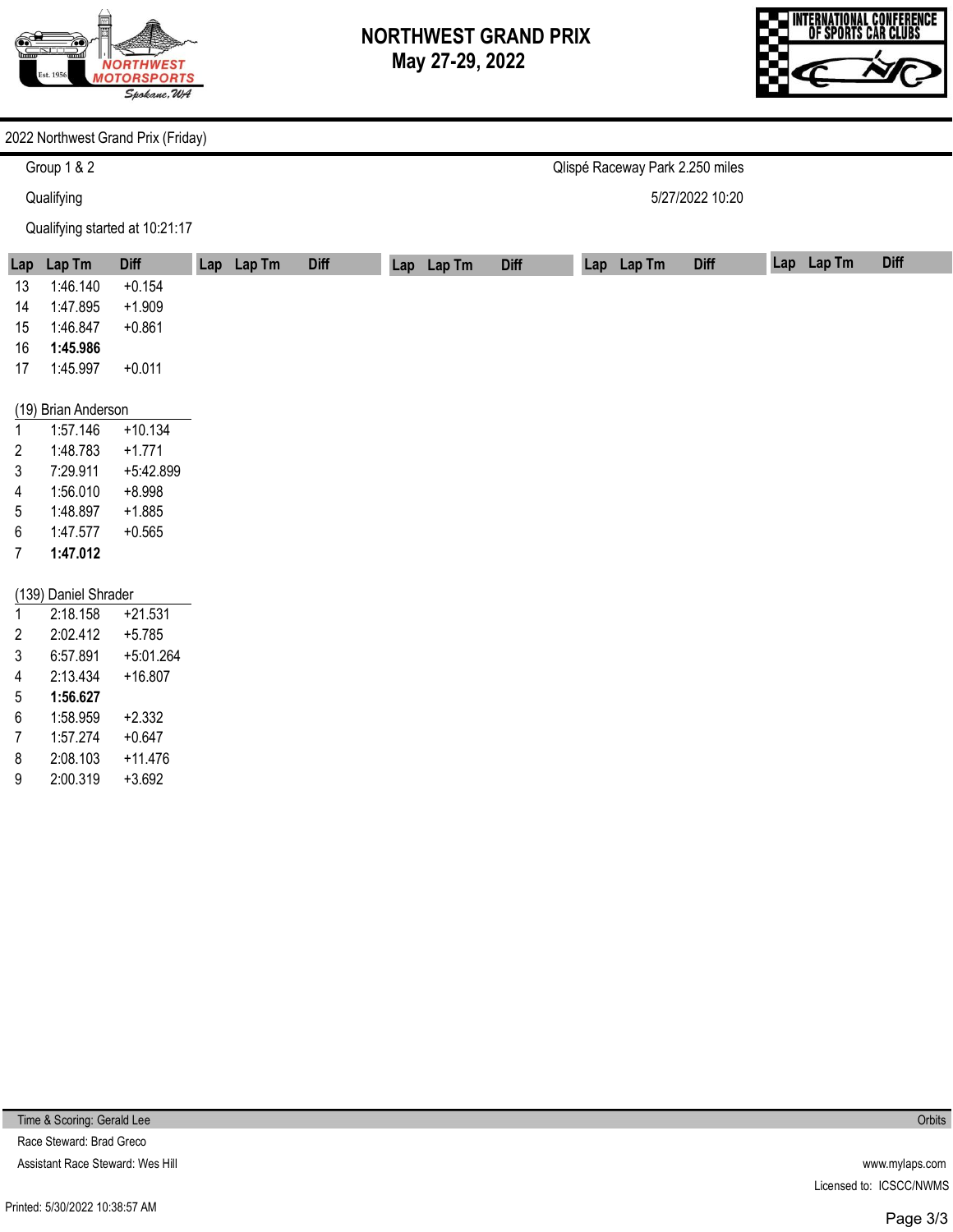

Qlispé Raceway Park 2.250 miles

5/27/2022 14:20



## 2022 Northwest Grand Prix (Friday)

Group 1 & 2

Race

Race started at 14:20:42

| Lap | Lap Tm            | <b>Diff</b> | Lap            | Lap Tm              | <b>Diff</b> | Lap            | Lap Tm             | <b>Diff</b> | Lap | Lap Tm                | <b>Diff</b> | Lap | Lap Tm            | <b>Diff</b> |
|-----|-------------------|-------------|----------------|---------------------|-------------|----------------|--------------------|-------------|-----|-----------------------|-------------|-----|-------------------|-------------|
|     | (55) Kyle Byers   |             |                | (73) Bill Ecker     |             |                | (244) Corey Peters |             |     | (136) Dirk Groeneveld |             |     | (211) Josh Voigt  |             |
| 1   | 1:39.695          | $+2.141$    |                | 1:38.832            | $+2.097$    | 1              | 1:41.268           | $+2.972$    |     | 1:42.129              | $+3.740$    | 1   | 1:41.900          | $+3.411$    |
| 2   | 1:37.911          | $+0.357$    | 2              | 1:36.735            |             | 2              | 1:39.022           | $+0.726$    | 2   | 1:38.540              | $+0.151$    | 2   | 1:38.722          | $+0.233$    |
| 3   | 1:37.884          | $+0.330$    | 3              | 1:36.826            | $+0.091$    | 3              | 1:39.381           | $+1.085$    | 3   | 1:39.540              | $+1.151$    | 3   | 1:39.439          | $+0.950$    |
| 4   | 1:37.648          | $+0.094$    | 4              | 1:36.916            | $+0.181$    | 4              | 1:38.296           |             | 4   | 1:39.285              | $+0.896$    | 4   | 1:39.479          | $+0.990$    |
| 5   | 1:37.662          | $+0.108$    | 5              | 1:37.353            | $+0.618$    | 5              | 1:39.217           | $+0.921$    | 5   | 1:38.964              | $+0.575$    | 5   | 1:38.903          | $+0.414$    |
| 6   | 1:37.554          |             | 6              | 1:37.637            | $+0.902$    | 6              | 1:38.732           | $+0.436$    | 6   | 1:38.940              | $+0.551$    | 6   | 1:38.998          | $+0.509$    |
| 7   | 1:38.049          | $+0.495$    | $\overline{7}$ | 1:37.896            | $+1.161$    | $\overline{7}$ | 1:38.579           | $+0.283$    | 7   | 1:38.389              |             | 7   | 1:38.489          |             |
| 8   | 1:37.716          | $+0.162$    | 8              | 1:38.131            | $+1.396$    | 8              | 1:38.949           | $+0.653$    | 8   | 1:38.680              | $+0.291$    | 8   | 1:38.567          | $+0.078$    |
| 9   | 1:38.055          | $+0.501$    | 9              | 1:38.218            | $+1.483$    | 9              | 1:39.640           | $+1.344$    | 9   | 1:39.098              | $+0.709$    | 9   | 1:39.056          | $+0.567$    |
| 10  | 1:37.892          | $+0.338$    | 10             | 1:40.796            | $+4.061$    | 10             | 1:38.711           | $+0.415$    | 10  | 1:38.540              | $+0.151$    | 10  | 1:38.686          | $+0.197$    |
| 11  | 1:37.671          | $+0.117$    | 11             | 1:37.612            | $+0.877$    | 11             | 1:38.731           | $+0.435$    | 11  | 1:39.299              | $+0.910$    | 11  | 1:39.257          | $+0.768$    |
| 12  | 1:37.920          | $+0.366$    | 12             | 1:38.532            | $+1.797$    | 12             | 1:38.862           | $+0.566$    | 12  | 1:38.760              | $+0.371$    | 12  | 1:39.310          | $+0.821$    |
| 13  | 1:38.001          | $+0.447$    | 13             | 1:38.203            | $+1.468$    | 13             | 1:39.369           | $+1.073$    | 13  | 1:38.667              | $+0.278$    | 13  | 1:39.744          | $+1.255$    |
| 14  | 1:38.739          | $+1.185$    | 14             | 1:40.558            | $+3.823$    | 14             | 1:38.544           | $+0.248$    | 14  | 1:38.927              | $+0.538$    | 14  | 1:40.329          | $+1.840$    |
| 15  | 1:39.066          | $+1.512$    | 15             | 1:38.905            | $+2.170$    | 15             | 1:38.913           | $+0.617$    | 15  | 1:39.419              | $+1.030$    | 15  | 1:40.050          | $+1.561$    |
| 16  | 1:38.046          | $+0.492$    | 16             | 1:37.896            | $+1.161$    | 16             | 1:38.761           | $+0.465$    | 16  | 1:38.976              | $+0.587$    | 16  | 1:39.569          | $+1.080$    |
| 17  | 1:38.166          | $+0.612$    | 17             | 1:39.470            | $+2.735$    | 17             | 1:38.606           | $+0.310$    | 17  | 1:40.088              | $+1.699$    | 17  | 1:40.305          | $+1.816$    |
| 18  | 1:39.518          | $+1.964$    | 18             | 1:39.718            | $+2.983$    | 18             | 1:39.045           | $+0.749$    | 18  | 1:39.362              | $+0.973$    | 18  | 1:39.715          | $+1.226$    |
|     |                   |             |                |                     |             |                |                    |             |     |                       |             |     |                   |             |
|     | (151) Matt Lowell |             |                | (95) Charles Hurley |             |                | (121) Scott Eckert |             |     | (96) Brian Bercovitz  |             |     | (68) Pete Bristow |             |
| 1   | 1:39.444          | $+2.044$    | 1              | 1:41.385            | $+3.287$    | 1              | 1:43.139           | $+5.176$    |     | 1:42.012              | $+3.664$    | 1   | 1:46.005          | $+9.119$    |
| 2   | 1:37.614          | $+0.214$    | 2              | 1:38.331            | $+0.233$    | $\overline{c}$ | 1:39.595           | $+1.632$    | 2   | 1:38.552              | $+0.204$    | 2   | 1:41.191          | $+4.305$    |
| 3   | 1:37.546          | $+0.146$    | 3              | 1:39.985            | $+1.887$    | 3              | 1:39.080           | $+1.117$    | 3   | 1:39.615              | $+1.267$    | 3   | 1:41.627          | $+4.741$    |
| 4   | 1:37.758          | $+0.358$    | 4              | 1:38.371            | $+0.273$    | 4              | 1:38.969           | $+1.006$    | 4   | 1:38.468              | $+0.120$    | 4   | 1:38.092          | $+1.206$    |
| 5   | 1:38.195          | $+0.795$    | 5              | 1:39.674            | $+1.576$    | 5              | 1:39.430           | $+1.467$    | 5   | 1:38.522              | $+0.174$    | 5   | 1:37.832          | $+0.946$    |
| 6   | 1:38.163          | $+0.763$    | 6              | 1:39.076            | $+0.978$    | 6              | 1:38.546           | $+0.583$    | 6   | 1:38.976              | $+0.628$    | 6   | 1:39.478          | $+2.592$    |
| 7   | 1:38.597          | $+1.197$    | 7              | 1:38.582            | $+0.484$    | $\overline{7}$ | 1:38.281           | $+0.318$    | 7   | 1:38.737              | $+0.389$    | 7   | 1:39.825          | $+2.939$    |
| 8   | 1:39.434          | $+2.034$    | 8              | 1:38.098            |             | 8              | 1:37.963           |             | 8   | 1:39.392              | $+1.044$    | 8   | 1:42.833          | $+5.947$    |
| 9   | 1:37.400          |             | 9              | 1:39.023            | $+0.925$    | 9              | 1:38.589           | $+0.626$    | 9   | 1:39.224              | $+0.876$    | 9   | 1:37.199          | $+0.313$    |
| 10  | 1:37.931          | $+0.531$    | 10             | 1:38.538            | $+0.440$    | 10             | 1:38.747           | $+0.784$    | 10  | 1:38.348              |             | 10  | 1:37.254          | $+0.368$    |
| 11  | 1:37.803          | $+0.403$    | 11             | 1:38.736            | $+0.638$    | 11             | 1:39.301           | $+1.338$    | 11  | 1:39.295              | $+0.947$    | 11  | 1:37.279          | $+0.393$    |
| 12  | 1:38.073          | $+0.673$    | 12             | 1:38.844            | $+0.746$    | 12             | 1:38.255           | $+0.292$    | 12  | 1:38.403              | $+0.055$    | 12  | 1:38.006          | $+1.120$    |
| 13  | 1:37.788          | $+0.388$    | 13             | 1:39.521            | $+1.423$    | 13             | 1:38.740           | $+0.777$    | 13  | 1:39.315              | $+0.967$    | 13  | 1:36.986          | $+0.100$    |
| 14  | 1:38.614          | $+1.214$    | 14             | 1:38.426            | $+0.328$    | 14             | 1:38.878           | $+0.915$    | 14  | 1:38.678              | $+0.330$    | 14  | 1:36.886          |             |
| 15  | 1:38.787          | $+1.387$    | 15             | 1:38.712            | $+0.614$    | 15             | 1:39.485           | $+1.522$    | 15  | 1:41.084              | $+2.736$    | 15  | 1:37.512          | $+0.626$    |
| 16  | 1:37.964          | $+0.564$    | 16             | 1:38.757            | $+0.659$    | 16             | 1:38.860           | $+0.897$    | 16  | 1:42.010              | $+3.662$    | 16  | 1:37.394          | $+0.508$    |
| 17  | 1:37.826          | $+0.426$    | 17             | 1:38.829            | $+0.731$    | 17             | 1:39.327           | $+1.364$    | 17  | 1:40.187              | $+1.839$    | 17  | 1:38.180          | $+1.294$    |
| 18  | 1:39.976          | $+2.576$    | 18             | 1:38.879            | $+0.781$    | 18             | 1:39.318           | $+1.355$    | 18  | 1:39.660              | $+1.312$    | 18  | 1:38.313          | $+1.427$    |

Time & Scoring: Gerald Lee

Race Steward: Brad Greco

Assistant Race Steward: Wes Hill

www.mylaps.com Licensed to: ICSCC/NWMS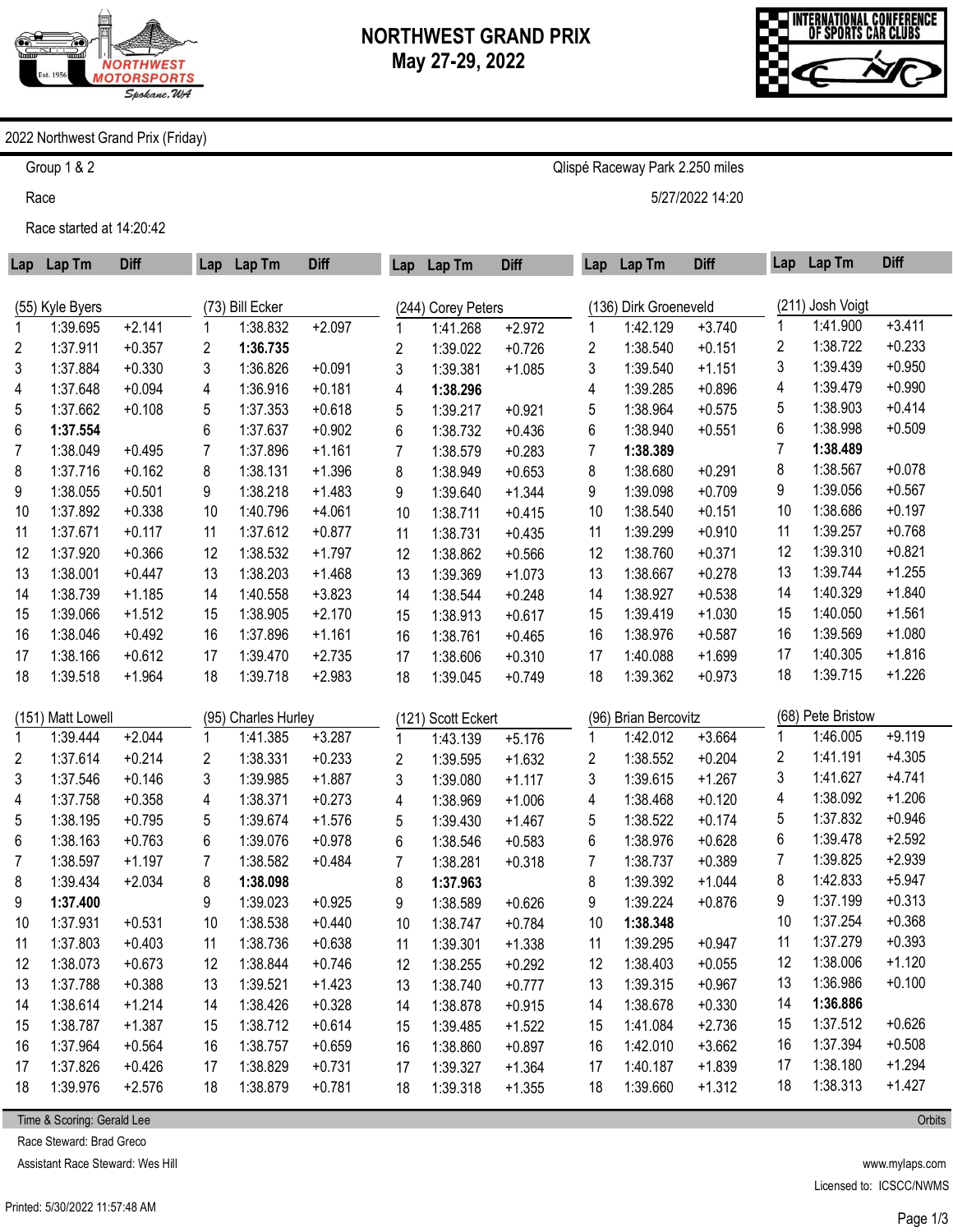



## 2022 Northwest Grand Prix (Friday)

Group 1 & 2

Race

Race started at 14:20:42

| Lap | Lap Tm             | <b>Diff</b> | Lap            | Lap Tm             | <b>Diff</b> | Lap            | Lap Tm             | <b>Diff</b> | Lap | Lap Tm            | <b>Diff</b> | Lap | Lap Tm            | <b>Diff</b> |
|-----|--------------------|-------------|----------------|--------------------|-------------|----------------|--------------------|-------------|-----|-------------------|-------------|-----|-------------------|-------------|
|     |                    |             |                |                    |             |                |                    |             |     |                   |             |     | (14) Greg Hartman |             |
|     | (144) Chris Ward   |             |                | (71) Isaiah Dummer |             |                | (6) David Weller   |             |     | (130) Adam Harris |             | 1   | 1:46.228          | $+3.195$    |
| 1   | 1:44.316           | $+5.883$    | 1              | 1:45.475           | $+5.907$    | $\mathbf{1}$   | 1:44.321           | $+3.821$    |     | 1:46.188          | $+3.919$    | 2   | 1:43.989          | $+0.956$    |
| 2   | 1:39.803           | $+1.370$    | 2              | 1:40.445           | $+0.877$    | 2              | 1:40.660           | $+0.160$    | 2   | 1:42.269          |             | 3   | 1:45.102          | $+2.069$    |
| 3   | 1:40.076           | $+1.643$    | 3              | 1:41.508           | $+1.940$    | 3              | 1:43.340           | $+2.840$    | 3   | 1:43.331          | $+1.062$    | 4   | 1:44.206          | $+1.173$    |
| 4   | 1:39.422           | $+0.989$    | 4              | 1:40.679           | $+1.111$    | 4              | 1:41.245           | $+0.745$    | 4   | 1:43.215          | $+0.946$    | 5   | 1:47.369          | $+4.336$    |
| 5   | 1:40.473           | $+2.040$    | 5              | 1:40.511           | $+0.943$    | 5              | 1:40.689           | $+0.189$    | 5   | 1:42.426          | $+0.157$    | 6   | 1:44.068          | $+1.035$    |
| 6   | 1:39.281           | $+0.848$    | 6              | 1:39.568           |             | 6              | 1:41.039           | $+0.539$    | 6   | 1:43.258          | $+0.989$    | 7   | 1:43.599          | $+0.566$    |
| 7   | 1:39.829           | $+1.396$    | $\overline{7}$ | 1:41.039           | $+1.471$    | $\overline{7}$ | 1:42.466           | $+1.966$    | 7   | 1:43.063          | $+0.794$    | 8   | 1:43.043          | $+0.010$    |
| 8   | 1:39.436           | $+1.003$    | 8              | 1:50.015           | $+10.447$   | 8              | 1:46.524           | $+6.024$    | 8   | 1:43.376          | $+1.107$    | 9   | 1:43.033          |             |
| 9   | 1:40.730           | $+2.297$    | 9              | 1:40.214           | $+0.646$    | 9              | 1:42.403           | $+1.903$    | 9   | 1:43.493          | $+1.224$    | 10  | 1:44.036          | $+1.003$    |
| 10  | 1:39.574           | $+1.141$    | 10             | 1:40.362           | $+0.794$    | 10             | 1:41.306           | $+0.806$    | 10  | 1:42.756          | $+0.487$    | 11  | 1:43.876          | $+0.843$    |
| 11  | 1:39.498           | $+1.065$    | 11             | 1:40.130           | $+0.562$    | 11             | 1:41.695           | $+1.195$    | 11  | 1:45.442          | $+3.173$    | 12  | 1:43.192          | $+0.159$    |
| 12  | 1:39.245           | $+0.812$    | 12             | 1:43.530           | $+3.962$    | 12             | 1:41.486           | $+0.986$    | 12  | 1:44.331          | $+2.062$    | 13  | 1:44.093          | $+1.060$    |
| 13  | 1:39.502           | $+1.069$    | 13             | 1:41.096           | $+1.528$    | 13             | 1:40.858           | $+0.358$    | 13  | 1:44.275          | $+2.006$    | 14  | 1:43.088          | $+0.055$    |
| 14  | 1:39.273           | $+0.840$    | 14             | 1:40.196           | $+0.628$    | 14             | 1:40.500           |             | 14  | 1:43.980          | $+1.711$    | 15  | 1:43.625          | $+0.592$    |
| 15  | 1:38.433           |             | 15             | 1:40.435           | $+0.867$    | 15             | 1:40.753           | $+0.253$    | 15  | 1:43.516          | $+1.247$    | 16  | 1:45.122          | $+2.089$    |
| 16  | 1:39.313           | $+0.880$    | 16             | 1:41.485           | $+1.917$    | 16             | 1:41.627           | $+1.127$    | 16  | 1:43.406          | $+1.137$    | 17  | 1:43.517          | $+0.484$    |
| 17  | 1:39.711           | $+1.278$    | 17             | 1:41.166           | $+1.598$    | 17             | 1:41.621           | $+1.121$    | 17  | 1:43.385          | $+1.116$    |     |                   |             |
| 18  | 1:40.873           | $+2.440$    | 18             | 1:41.419           | $+1.851$    | 18             | 1:40.652           | $+0.152$    | 18  | 1:43.914          | $+1.645$    |     | (119) Jim Cissell |             |
|     |                    |             |                |                    |             |                |                    |             |     |                   |             | 1   | 1:49.294          | $+6.865$    |
|     | (67) Bruce Mattare |             |                | (24) Jeff McAffer  |             |                | (08) Andrew Michel |             |     | (69) Matthew King |             | 2   | 1:46.444          | $+4.015$    |
| 1   | 1:45.704           | $+5.571$    | 1              | 1:46.072           | $+6.617$    | $\mathbf{1}$   | 1:46.679           | $+6.134$    | 1   | 1:47.257          | $+4.401$    | 3   | 1:47.087          | $+4.658$    |
| 2   | 1:40.778           | $+0.645$    | 2              | 1:40.496           | $+1.041$    | 2              | 1:45.294           | $+4.749$    | 2   | 1:43.914          | $+1.058$    | 4   | 1:46.018          | $+3.589$    |
| 3   | 1:41.708           | $+1.575$    | 3              | 1:42.225           | $+2.770$    | 3              | 1:41.301           | $+0.756$    | 3   | 1:45.373          | $+2.517$    | 5   | 1:44.038          | $+1.609$    |
| 4   | 1:40.764           | $+0.631$    | 4              | 1:40.253           | $+0.798$    | 4              | 1:40.927           | $+0.382$    | 4   | 1:44.053          | $+1.197$    | 6   | 1:45.368          | $+2.939$    |
| 5   | 1:40.772           | $+0.639$    | 5              | 1:40.077           | $+0.622$    | 5              | 1:42.719           | $+2.174$    | 5   | 1:45.401          | $+2.545$    | 7   | 1:43.257          | $+0.828$    |
| 6   | 1:40.599           | $+0.466$    | 6              | 1:39.455           |             | 6              | 1:40.891           | $+0.346$    | 6   | 1:43.040          | $+0.184$    | 8   | 1:44.775          | $+2.346$    |
| 7   | 1:40.465           | $+0.332$    | 7              | 1:39.855           | $+0.400$    | $\overline{7}$ | 1:41.274           | $+0.729$    | 7   | 1:44.088          | $+1.232$    | 9   | 1:44.110          | $+1.681$    |
| 8   | 1:45.944           | $+5.811$    | 8              | 1:56.695           | $+17.240$   | 8              | 1:41.049           | $+0.504$    | 8   | 1:43.053          | $+0.197$    | 10  | 1:43.629          | $+1.200$    |
| 9   | 1:40.133           |             | 9              | 1:41.831           | $+2.376$    | 9              | 1:41.764           | $+1.219$    | 9   | 1:43.520          | $+0.664$    | 11  | 1:44.104          | $+1.675$    |
| 10  | 1:40.683           | $+0.550$    | 10             | 1:40.558           | $+1.103$    | 10             | 1:40.545           |             | 10  | 1:42.856          |             | 12  | 1:43.717          | $+1.288$    |
| 11  | 1:41.213           | $+1.080$    | 11             | 1:40.778           | $+1.323$    | 11             | 1:41.122           | $+0.577$    | 11  | 1:43.892          | $+1.036$    | 13  | 1:45.285          | $+2.856$    |
| 12  | 1:41.140           | $+1.007$    | 12             | 1:40.641           | $+1.186$    | 12             | 1:42.794           | $+2.249$    | 12  | 1:43.584          | $+0.728$    | 14  | 1:42.491          | $+0.062$    |
| 13  | 1:40.833           | $+0.700$    | 13             | 1:40.117           | $+0.662$    | 13             | 1:41.798           | $+1.253$    | 13  | 1:45.437          | $+2.581$    | 15  | 1:43.730          | $+1.301$    |
| 14  | 1:40.579           | $+0.446$    | 14             | 1:40.418           | $+0.963$    | 14             | 1:40.800           | $+0.255$    | 14  | 1:43.354          | $+0.498$    | 16  | 1:43.773          | $+1.344$    |
| 15  | 1:41.059           | $+0.926$    | 15             | 1:40.324           | $+0.869$    | 15             | 1:40.990           | $+0.445$    | 15  | 1:43.316          | $+0.460$    | 17  | 1:42.429          |             |
| 16  | 1:40.661           | $+0.528$    | 16             | 1:41.550           | $+2.095$    | 16             | 1:40.850           | $+0.305$    | 16  | 1:45.665          | $+2.809$    |     |                   |             |
| 17  | 1:40.366           | $+0.233$    | 17             | 1:39.874           | $+0.419$    | 17             | 1:40.962           | $+0.417$    | 17  | 1:43.491          | $+0.635$    |     | (135) Mike Tripp  |             |
| 18  | 1:41.325           | $+1.192$    | 18             | 1:40.486           | $+1.031$    | 18             | 1:41.332           | $+0.787$    |     |                   |             | 1   | 1:47.245          | $+3.879$    |

Time & Scoring: Gerald Lee

Race Steward: Brad Greco

Assistant Race Steward: Wes Hill

www.mylaps.com Licensed to: ICSCC/NWMS

**Orbits** 

Qlispé Raceway Park 2.250 miles

5/27/2022 14:20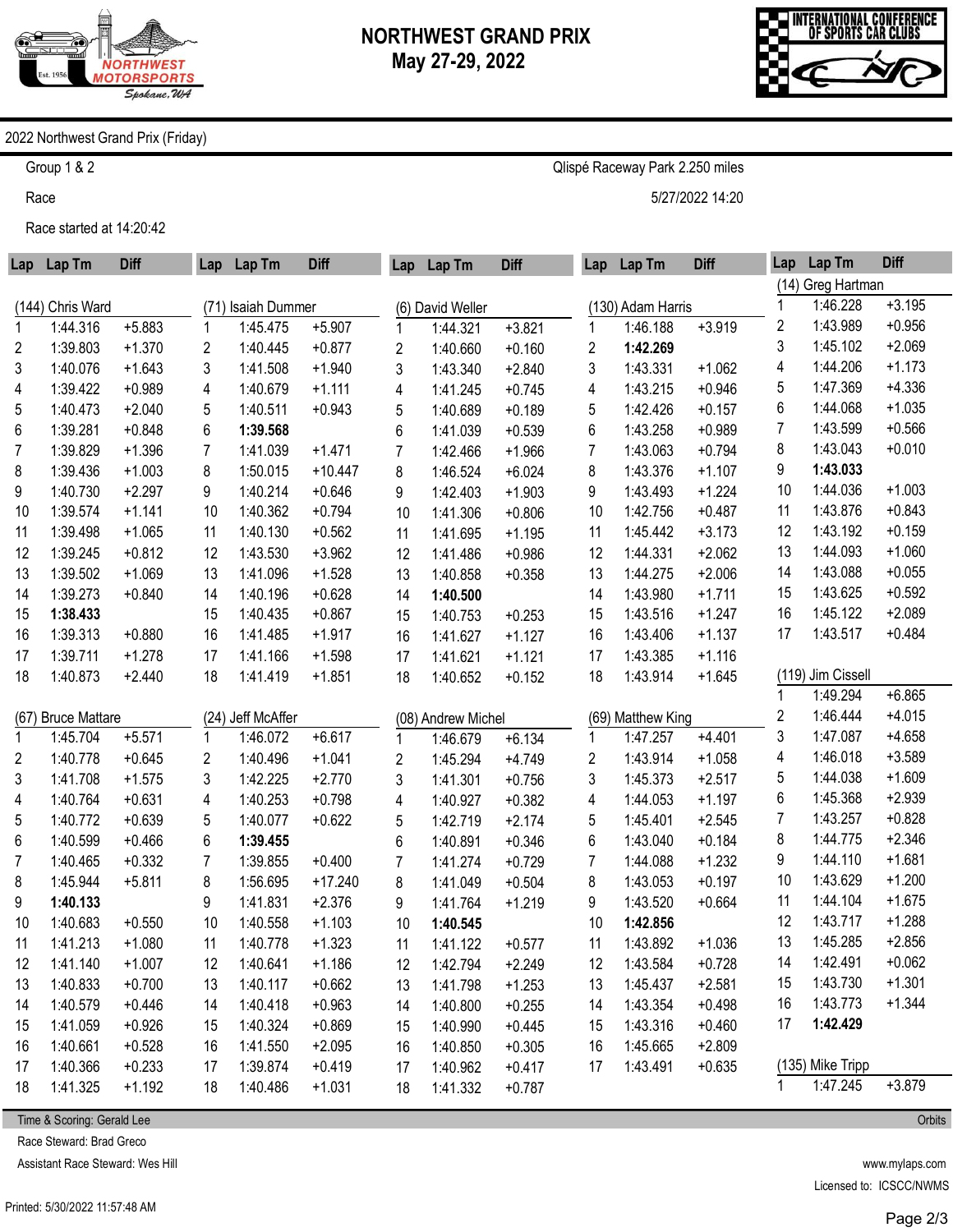

Qlispé Raceway Park 2.250 miles

5/27/2022 14:20



## 2022 Northwest Grand Prix (Friday)

Group 1 & 2

Race

Race started at 14:20:42

| Lap          | Lap Tm           | <b>Diff</b> | Lap            | Lap Tm              | <b>Diff</b> | Lap | Lap Tm               | <b>Diff</b> | Lap | Lap Tm                 | <b>Diff</b> | Lap | Lap Tm   | <b>Diff</b> |
|--------------|------------------|-------------|----------------|---------------------|-------------|-----|----------------------|-------------|-----|------------------------|-------------|-----|----------|-------------|
| 2            | 1:44.102         | $+0.736$    | 4              | 1:45.106            | $+0.424$    | 6   | 1:44.661             | $+0.346$    | 8   | 1:58.137               | $+9.018$    | 3   | 1:42.174 | $+1.285$    |
| 3            | 1:46.058         | $+2.692$    | 5              | 1:44.682            |             | 7   | 1:44.315             |             | 9   | 1:54.284               | $+5.165$    | 4   | 1:41.299 | $+0.410$    |
| 4            | 1:43.914         | $+0.548$    | 6              | 1:45.388            | $+0.706$    | 8   | 1:44.322             | $+0.007$    | 10  | 1:52.494               | $+3.375$    | 5   | 1:42.018 | $+1.129$    |
| 5            | 1:45.346         | $+1.980$    | $\overline{7}$ | 1:45.398            | $+0.716$    | 9   | 2:21.205             | $+36.890$   | 11  | 1:51.350               | $+2.231$    | 6   | 1:41.491 | $+0.602$    |
| 6            | 1:45.263         | $+1.897$    | 8              | 1:45.733            | $+1.051$    | 10  | 1:47.672             | $+3.357$    | 12  | 1:53.994               | $+4.875$    | 7   | 1:41.169 | $+0.280$    |
| 7            | 1:43.726         | $+0.360$    | 9              | 1:46.469            | $+1.787$    | 11  | 1:45.492             | $+1.177$    | 13  | 1:53.543               | $+4.424$    | 8   | 1:44.823 | $+3.934$    |
| 8            | 1:43.382         | $+0.016$    | 10             | 1:45.486            | $+0.804$    | 12  | 1:46.000             | $+1.685$    | 14  | 1:49.119               |             |     |          |             |
| 9            | 1:44.202         | $+0.836$    | 11             | 1:45.695            | $+1.013$    | 13  | 1:46.386             | $+2.071$    | 15  | 1:56.326               | $+7.207$    |     |          |             |
| 10           | 1:43.735         | $+0.369$    | 12             | 1:47.289            | $+2.607$    | 14  | 1:47.424             | $+3.109$    | 16  | 1:50.048               | $+0.929$    |     |          |             |
| 11           | 1:43.412         | $+0.046$    | 13             | 1:45.881            | $+1.199$    | 15  | 1:46.641             | $+2.326$    |     |                        |             |     |          |             |
| 12           | 1:43.366         |             | 14             | 1:47.304            | $+2.622$    | 16  | 1:46.290             | $+1.975$    |     | (172) David Stenner    |             |     |          |             |
| 13           | 1:59.539         | $+16.173$   | 15             | 1:45.177            | $+0.495$    | 17  | 1:46.131             | $+1.816$    | 1   | 1:44.101               | $+4.071$    |     |          |             |
| 14           | 1:43.917         | $+0.551$    | 16             | 1:45.502            | $+0.820$    |     |                      |             | 2   | 1:40.054               | $+0.024$    |     |          |             |
| 15           | 1:45.378         | $+2.012$    | 17             | 1:45.383            | $+0.701$    |     | (129) Russ Lundberg  |             | 3   | 1:40.030               |             |     |          |             |
| 16           | 1:44.351         | $+0.985$    |                |                     |             | 1   | 1:53.187             | $+6.573$    | 4   | 1:43.256               | $+3.226$    |     |          |             |
| 17           | 1:44.595         | $+1.229$    |                | (19) Brian Anderson |             | 2   | 1:48.132             | $+1.518$    | 5   | 1:42.173               | $+2.143$    |     |          |             |
|              |                  |             | 1              | 1:47.903            | $+1.881$    | 3   | 1:48.526             | $+1.912$    | 6   | 1:40.802               | $+0.772$    |     |          |             |
|              | (213) Fil Alleva |             | 2              | 1:47.712            | $+1.690$    | 4   | 1:48.347             | $+1.733$    | 7   | 1:40.371               | $+0.341$    |     |          |             |
| $\mathbf{1}$ | 1:49.556         | $+6.513$    | 3              | 1:46.981            | $+0.959$    | 5   | 1:48.552             | $+1.938$    | 8   | 1:48.434               | $+8.404$    |     |          |             |
| 2            | 1:48.258         | $+5.215$    | 4              | 1:46.352            | $+0.330$    | 6   | 1:46.614             |             | 9   | 1:40.217               | $+0.187$    |     |          |             |
| 3            | 1:47.430         | $+4.387$    | 5              | 1:46.859            | $+0.837$    | 7   | 1:46.821             | $+0.207$    | 10  | 1:40.188               | $+0.158$    |     |          |             |
| 4            | 1:47.782         | $+4.739$    | 6              | 1:46.606            | $+0.584$    | 8   | 1:47.222             | $+0.608$    | 11  | 1:40.417               | $+0.387$    |     |          |             |
| 5            | 1:44.992         | $+1.949$    | $\overline{7}$ | 1:46.221            | $+0.199$    | 9   | 1:52.091             | $+5.477$    | 12  | 1:56.395               | $+16.365$   |     |          |             |
| 6            | 1:44.034         | $+0.991$    | 8              | 1:46.761            | $+0.739$    | 10  | 1:49.295             | $+2.681$    |     |                        |             |     |          |             |
| 7            | 1:43.176         | $+0.133$    | 9              | 1:47.056            | $+1.034$    | 11  | 1:52.444             | $+5.830$    |     | (91) Daniele Hovington |             |     |          |             |
| 8            | 1:45.075         | $+2.032$    | 10             | 1:47.076            | $+1.054$    | 12  | 1:48.639             | $+2.025$    | 1   | 1:42.432               | $+3.081$    |     |          |             |
| 9            | 1:45.929         | $+2.886$    | 11             | 1:46.769            | $+0.747$    | 13  | 1:47.228             | $+0.614$    | 2   | 1:39.773               | $+0.422$    |     |          |             |
| 10           | 1:43.973         | $+0.930$    | 12             | 1:48.905            | $+2.883$    | 14  | 1:48.470             | $+1.856$    | 3   | 1:50.125               | $+10.774$   |     |          |             |
| 11           | 1:43.043         |             | 13             | 1:46.022            |             | 15  | 1:48.255             | $+1.641$    | 4   | 1:39.351               |             |     |          |             |
| 12           | 1:43.854         | $+0.811$    | 14             | 1:46.404            | $+0.382$    | 16  | 1:49.561             | $+2.947$    | 5   | 1:40.605               | $+1.254$    |     |          |             |
| 13           | 1:45.715         | $+2.672$    | 15             | 1:46.169            | $+0.147$    | 17  | 1:50.783             | $+4.169$    | 6   | 1:40.410               | $+1.059$    |     |          |             |
| 14           | 1:44.850         | $+1.807$    | 16             | 1:47.572            | $+1.550$    |     |                      |             | 7   | 1:39.358               | $+0.007$    |     |          |             |
| 15           | 1:45.514         | $+2.471$    | 17             | 1:46.778            | $+0.756$    |     | (139) Daniel Shrader |             | 8   | 1:45.796               | $+6.445$    |     |          |             |
| 16           | 1:45.897         | $+2.854$    |                |                     |             | 1   | 1:53.299             | $+4.180$    | 9   | 1:40.033               | $+0.682$    |     |          |             |
| 17           | 1:44.077         | $+1.034$    |                | (287) Jack Houlihan |             | 2   | 1:51.077             | $+1.958$    | 10  | 1:40.592               | $+1.241$    |     |          |             |
|              |                  |             | 1              | 1:48.987            | $+4.672$    | 3   | 1:50.533             | $+1.414$    | 11  | 1:40.359               | $+1.008$    |     |          |             |
|              | (168) Ed Assed   |             | 2              | 1:45.979            | $+1.664$    | 4   | 1:50.708             | $+1.589$    |     |                        |             |     |          |             |
| 1            | 1:47.894         | $+3.212$    | 3              | 1:45.920            | $+1.605$    | 5   | 1:50.117             | $+0.998$    |     | (141) Rob Johnston     |             |     |          |             |
| 2            | 1:45.179         | $+0.497$    | 4              | 1:44.942            | $+0.627$    | 6   | 1:50.412             | $+1.293$    | 1   | 1:45.925               | $+5.036$    |     |          |             |
| 3            | 1:45.716         | $+1.034$    | 5              | 1:44.502            | $+0.187$    | 7   | 1:53.643             | $+4.524$    | 2   | 1:40.889               |             |     |          |             |

Time & Scoring: Gerald Lee

Race Steward: Brad Greco

Assistant Race Steward: Wes Hill

www.mylaps.com Licensed to: ICSCC/NWMS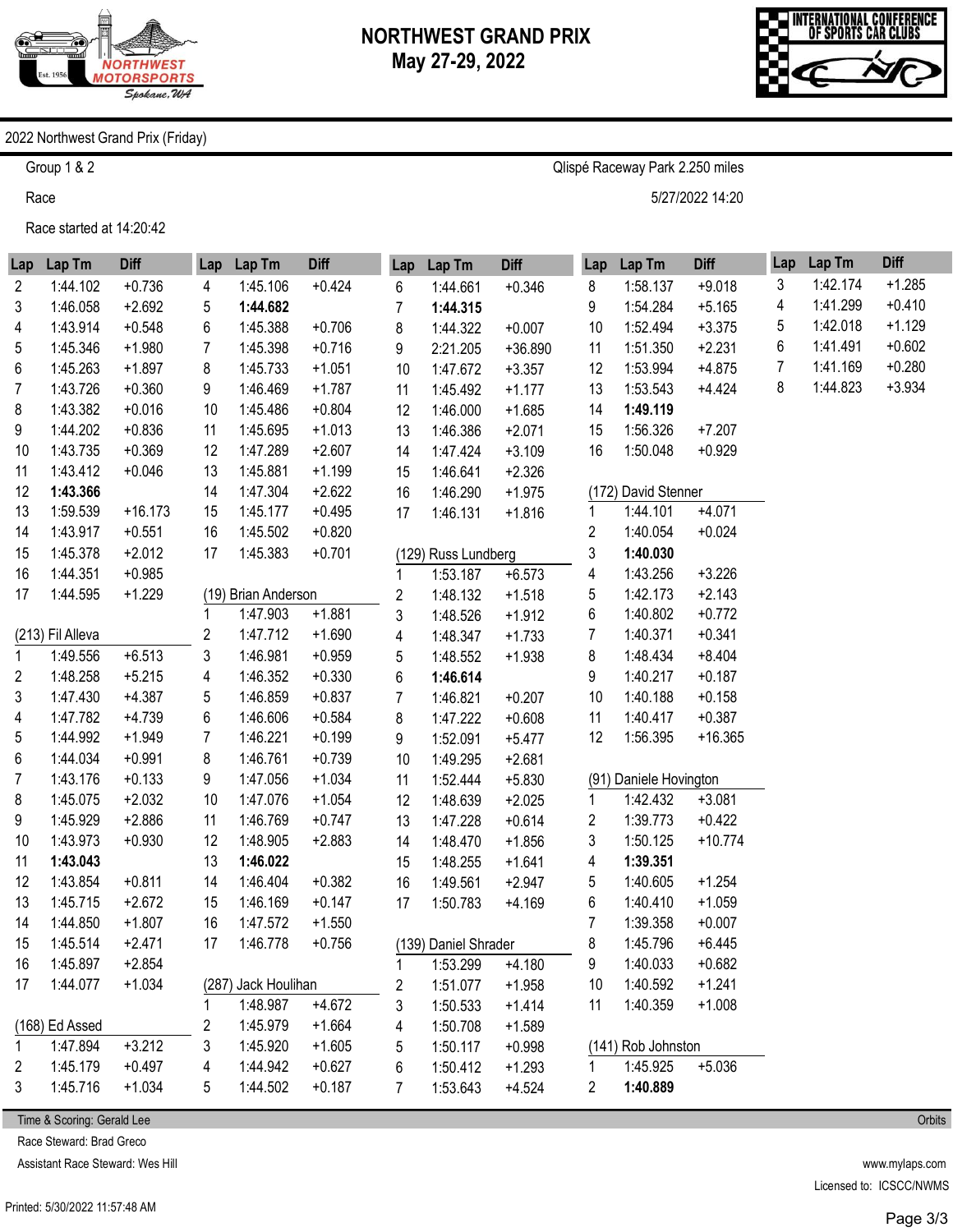

Qlispé Raceway Park 2.250 miles

5/27/2022 09:00



## 2022 Northwest Grand Prix (Friday)

Group 4 & 5

**Qualifying** 

Qualifying started at 8:58:18

| Lap          | Lap Tm                       | <b>Diff</b> | Lap | Lap Tm                | <b>Diff</b> | Lap            | Lap Tm                 | <b>Diff</b> | Lap | Lap Tm              | <b>Diff</b> | Lap | Lap Tm             | <b>Diff</b> |
|--------------|------------------------------|-------------|-----|-----------------------|-------------|----------------|------------------------|-------------|-----|---------------------|-------------|-----|--------------------|-------------|
|              |                              |             | 4   | 1:41.016              | $+3.958$    | 14             | 1:39.416               | $+0.850$    | 3   | 1:42.789            | $+3.912$    | 3   | 1:41.653           | $+1.939$    |
|              | (42) Crellin (Chris) Pauling |             | 5   | 1:38.982              | $+1.924$    | 15             | 1:40.121               | $+1.555$    | 4   | 1:40.167            | $+1.290$    | 4   | 1:41.466           | $+1.752$    |
| 1            | 2:06.965                     | $+35.657$   | 6   | 1:39.736              | $+2.678$    |                |                        |             | 5   | 1:40.861            | $+1.984$    | 5   | 1:41.565           | $+1.851$    |
| 2            | 1:44.466                     | $+13.158$   | 7   | 1:38.853              | $+1.795$    |                | (211) Josh Voigt       |             | 6   | 1:43.114            | $+4.237$    | 6   | 1:40.131           | $+0.417$    |
| 3            | 1:42.006                     | $+10.698$   | 8   | 1:40.023              | $+2.965$    | 1              | 1:45.962               | $+7.357$    | 7   | 1:40.626            | $+1.749$    | 7   | 1:40.000           | $+0.286$    |
| 4            | 1:36.441                     | $+5.133$    | 9   | 1:37.058              |             | $\overline{c}$ | 1:40.244               | $+1.639$    | 8   | 1:39.047            | $+0.170$    | 8   | 1:42.227           | $+2.513$    |
| 5            | 1:40.409                     | $+9.101$    |     |                       |             | 3              | 1:40.325               | $+1.720$    | 9   | 1:39.167            | $+0.290$    | 9   | 1:40.528           | $+0.814$    |
| 6            | 1:37.415                     | $+6.107$    |     | (19) Michael Conatore |             | 4              | 1:39.470               | $+0.865$    | 10  | 1:39.592            | $+0.715$    | 10  | 1:39.714           |             |
| 7            | 1:37.457                     | $+6.149$    | 1   | 1:46.036              | $+8.402$    | 5              | 1:38.625               | $+0.020$    | 11  | 1:38.877            |             | 11  | 1:40.017           | $+0.303$    |
| 8            | 1:31.580                     | $+0.272$    | 2   | 1:38.770              | $+1.136$    | 6              | 1:38.605               |             |     |                     |             | 12  | 1:40.911           | $+1.197$    |
| 9            | 1:37.102                     | $+5.794$    | 3   | 1:38.892              | $+1.258$    | $\overline{7}$ | 1:41.210               | $+2.605$    |     | (67) Bruce Mattare  |             | 13  | 1:40.526           | $+0.812$    |
| 10           | 1:33.792                     | $+2.484$    | 4   | 1:39.275              | $+1.641$    | 8              | 1:41.292               | $+2.687$    | 1   | 1:58.947            | $+19.424$   | 14  | 1:40.621           | $+0.907$    |
| 11           | 1:31.887                     | $+0.579$    | 5   | 1:38.076              | $+0.442$    | 9              | 1:39.616               | $+1.011$    | 2   | 1:46.338            | $+6.815$    | 15  | 1:40.798           | $+1.084$    |
| 12           | 1:32.637                     | $+1.329$    | 6   | 1:37.634              |             | 10             | 1:39.064               | $+0.459$    | 3   | 1:43.252            | $+3.729$    | 16  | 1:40.175           | $+0.461$    |
| 13           | 1:31.308                     |             |     |                       |             | 11             | 1:39.081               | $+0.476$    | 4   | 1:40.963            | $+1.440$    | 17  | 1:41.454           | $+1.740$    |
|              |                              |             |     | (144) Chris Ward      |             | 12             | 1:39.823               | $+1.218$    | 5   | 1:40.281            | $+0.758$    |     |                    |             |
|              | (162) Adam Achepohl          |             |     | 2:00.002              | $+22.126$   |                |                        |             | 6   | 1:39.523            |             |     | (24) Jeff McAffer  |             |
| $\mathbf{1}$ | 1:57.577                     | $+21.145$   | 2   | 1:48.966              | $+11.090$   |                | (136) Dirk Groeneveld  |             | 7   | 1:40.018            | $+0.495$    | 1   | 1:54.146           | $+14.416$   |
| 2            | 1:46.449                     | $+10.017$   | 3   | 1:40.587              | $+2.711$    | $\mathbf{1}$   | 1:51.445               | $+12.789$   | 8   | 1:40.078            | $+0.555$    | 2   | 1:48.564           | $+8.834$    |
| 3            | 1:44.894                     | $+8.462$    | 4   | 1:39.494              | $+1.618$    | $\overline{2}$ | 1:42.251               | $+3.595$    | 9   | 1:39.769            | $+0.246$    | 3   | 1:41.994           | $+2.264$    |
| 4            | 1:44.230                     | $+7.798$    | 5   | 1:39.414              | $+1.538$    | 3              | 1:40.405               | $+1.749$    | 10  | 1:40.784            | $+1.261$    | 4   | 1:40.784           | $+1.054$    |
| 5            | 1:39.381                     | $+2.949$    | 6   | 1:40.005              | $+2.129$    | 4              | 1:39.422               | $+0.766$    | 11  | 1:39.723            | $+0.200$    | 5   | 1:40.431           | $+0.701$    |
| 6            | 1:38.046                     | $+1.614$    | 7   | 1:38.832              | $+0.956$    | 5              | 1:40.711               | $+2.055$    | 12  | 1:43.920            | $+4.397$    | 6   | 1:44.545           | $+4.815$    |
| 7            | 1:37.702                     | $+1.270$    | 8   | 1:38.339              | $+0.463$    | 6              | 1:39.227               | $+0.571$    | 13  | 1:39.670            | $+0.147$    | 7   | 1:40.037           | $+0.307$    |
| 8            | 1:40.621                     | $+4.189$    | 9   | 1:37.876              |             | $\overline{7}$ | 1:39.695               | $+1.039$    |     |                     |             | 8   | 1:40.300           | $+0.570$    |
| 9            | 1:40.089                     | $+3.657$    |     |                       |             | 8              | 1:39.389               | $+0.733$    |     | (71) Isaiah Dummer  |             | 9   | 1:41.031           | $+1.301$    |
| 10           | 1:38.531                     | $+2.099$    |     | (96) Brian Bercovitz  |             | 9              | 1:41.468               | $+2.812$    | 1   | 1:56.975            | $+17.271$   | 10  | 1:40.083           | $+0.353$    |
| 11           | 1:38.193                     | $+1.761$    | 1   | 1:56.809              | $+18.243$   | 10             | 1:39.392               | $+0.736$    | 2   | 1:50.968            | $+11.264$   | 11  | 1:40.295           | $+0.565$    |
| 12           | 1:38.707                     | $+2.275$    | 2   | 1:49.086              | $+10.520$   | 11             | 1:39.154               | $+0.498$    | 3   | 1:40.921            | $+1.217$    | 12  | 1:43.570           | $+3.840$    |
| 13           | 1:38.970                     | $+2.538$    | 3   | 1:40.853              | $+2.287$    | 12             | 1:38.786               | $+0.130$    | 4   | 1:42.973            | $+3.269$    | 13  | 1:39.730           |             |
| 14           | 1:38.212                     | $+1.780$    | 4   | 1:39.754              | $+1.188$    | 13             | 1:38.656               |             | 5   | 1:40.220            | $+0.516$    | 14  | 1:40.953           | $+1.223$    |
| 15           | 1:37.331                     | $+0.899$    | 5   | 1:39.258              | $+0.692$    | 14             | 1:38.963               | $+0.307$    | 6   | 1:40.060            | $+0.356$    | 15  | 1:41.217           | $+1.487$    |
| 16           | 1:37.051                     | $+0.619$    | 6   | 1:38.659              | $+0.093$    | 15             | 1:39.201               | $+0.545$    | 7   | 1:48.372            | $+8.668$    | 16  | 1:41.285           | $+1.555$    |
| 17           | 1:36.432                     |             | 7   | 1:39.314              | $+0.748$    | 16             | 1:38.918               | $+0.262$    | 8   | 1:55.312            | $+15.608$   | 17  | 1:40.846           | $+1.116$    |
| 18           | 1:37.199                     | $+0.767$    | 8   | 1:40.539              | $+1.973$    | 17             | 1:38.908               | $+0.252$    | 9   | 1:39.704            |             | 18  | 1:40.643           | $+0.913$    |
|              |                              |             | 9   | 1:40.138              | $+1.572$    | 18             | 1:38.924               | $+0.268$    | 10  | 1:40.056            | $+0.352$    |     |                    |             |
|              | (73) Bill Ecker              |             | 10  | 1:38.566              |             |                |                        |             |     |                     |             |     | (150) Lester Soman |             |
| 1            | 2:03.861                     | $+26.803$   | 11  | 1:39.129              | $+0.563$    |                | (91) Daniele Hovington |             |     | (172) David Stenner |             |     | 2:07.039           | $+27.290$   |
| 2            | 1:44.769                     | $+7.711$    | 12  | 1:40.331              | $+1.765$    | 1              | 1:56.362               | $+17.485$   | 1   | 1:56.419            | $+16.705$   | 2   | 1:50.485           | $+10.736$   |
| 3            | 1:40.557                     | $+3.499$    | 13  | 1:39.132              | $+0.566$    | 2              | 1:48.210               | $+9.333$    | 2   | 1:43.342            | $+3.628$    | 3   | 1:43.621           | $+3.872$    |
|              |                              |             |     |                       |             |                |                        |             |     |                     |             |     |                    |             |

Time & Scoring: Gerald Lee

Race Steward: Brad Greco

Assistant Race Steward: Wes Hill

www.mylaps.com Licensed to: ICSCC/NWMS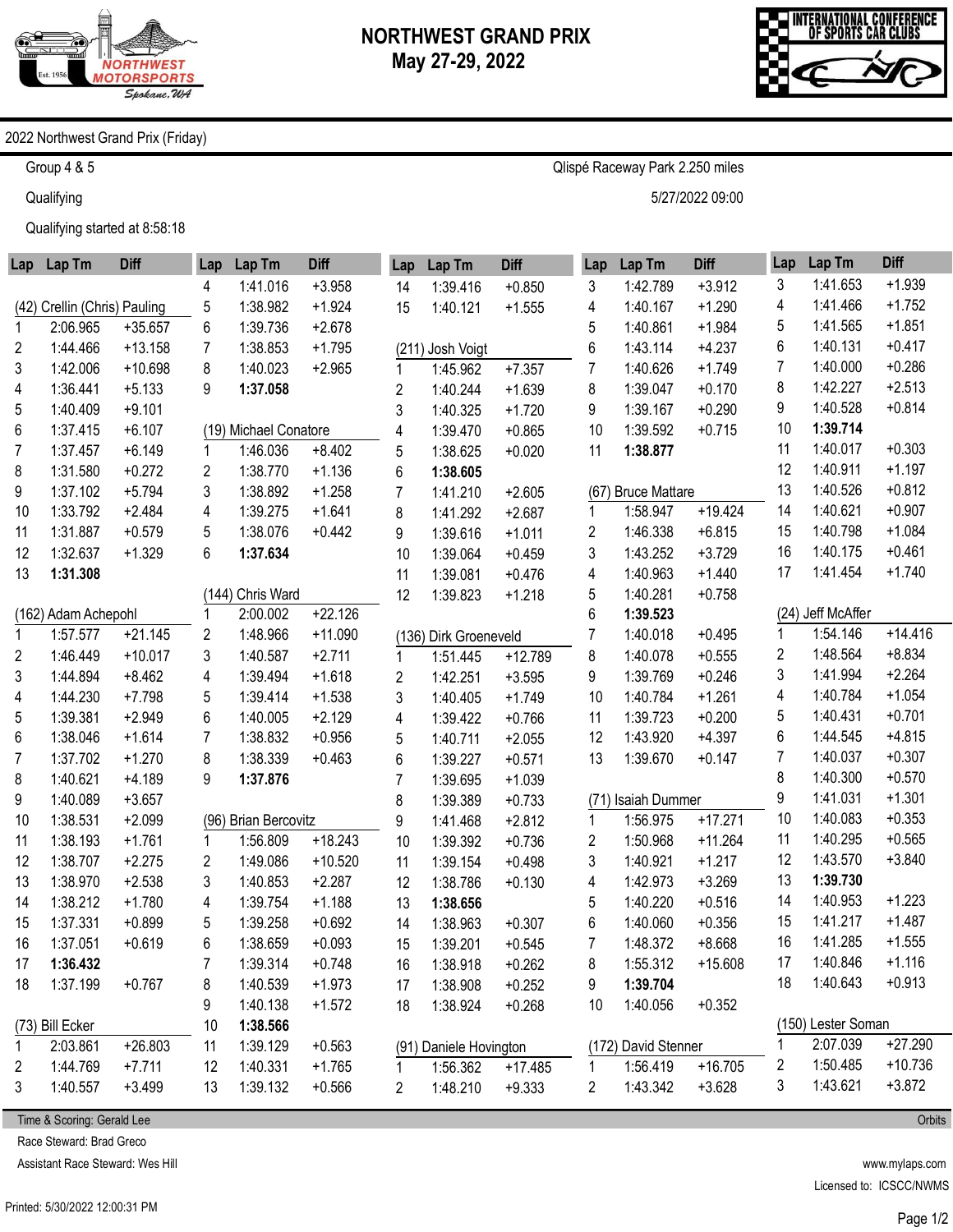

Qlispé Raceway Park 2.250 miles

5/27/2022 09:00



## 2022 Northwest Grand Prix (Friday)

Group 4 & 5

**Qualifying** 

Qualifying started at 8:58:18

| Lap | Lap Tm             | <b>Diff</b> | Lap            | Lap Tm            | <b>Diff</b> | Lap | Lap Tm               | <b>Diff</b> | Lap Lap Tm | <b>Diff</b> | Lap Lap Tm | <b>Diff</b> |
|-----|--------------------|-------------|----------------|-------------------|-------------|-----|----------------------|-------------|------------|-------------|------------|-------------|
| 4   | 1:44.065           | $+4.316$    | 12             | 1:43.984          | $+1.179$    | 14  | 1:48.866             | $+1.546$    |            |             |            |             |
| 5   | 1:43.336           | $+3.587$    | 13             | 1:44.116          | $+1.311$    | 15  | 1:47.320             |             |            |             |            |             |
| 6   | 1:41.451           | $+1.702$    | 14             | 1:43.794          | $+0.989$    | 16  | 1:47.516             | $+0.196$    |            |             |            |             |
| 7   | 1:41.153           | $+1.404$    | 15             | 1:43.399          | $+0.594$    |     |                      |             |            |             |            |             |
| 8   | 1:40.689           | $+0.940$    | 16             | 1:43.271          | $+0.466$    |     | (287) John Houlihan  |             |            |             |            |             |
| 9   | 1:40.427           | $+0.678$    | 17             | 1:42.805          |             | 1   | 2:07.334             | $+17.171$   |            |             |            |             |
| 10  | 1:39.837           | $+0.088$    |                |                   |             | 2   | 1:55.682             | $+5.519$    |            |             |            |             |
| 11  | 1:59.794           | $+20.045$   |                | (69) Matthew King |             | 3   | 1:51.616             | $+1.453$    |            |             |            |             |
| 12  | 1:48.357           | $+8.608$    | 1              | 1:58.347          | $+14.700$   | 4   | 1:51.626             | $+1.463$    |            |             |            |             |
| 13  | 1:41.075           | $+1.326$    | 2              | 1:57.537          | $+13.890$   | 5   | 1:52.431             | $+2.268$    |            |             |            |             |
| 14  | 1:40.185           | $+0.436$    | 3              | 1:46.812          | $+3.165$    | 6   | 1:50.163             |             |            |             |            |             |
| 15  | 1:40.294           | $+0.545$    | 4              | 1:46.553          | $+2.906$    | 7   | 1:51.716             | $+1.553$    |            |             |            |             |
| 16  | 1:40.474           | $+0.725$    | 5              | 1:47.163          | $+3.516$    |     |                      |             |            |             |            |             |
| 17  | 1:39.749           |             | 6              | 1:48.809          | $+5.162$    |     | (191) Brian Anderson |             |            |             |            |             |
|     |                    |             | $\overline{7}$ | 1:48.068          | $+4.421$    | 1   | 2:05.578             | $+14.255$   |            |             |            |             |
|     | (141) Rob Johnston |             | 8              | 1:46.931          | $+3.284$    | 2   | 1:54.809             | $+3.486$    |            |             |            |             |
| 1   | 1:53.495           | $+13.313$   | 9              | 1:46.204          | $+2.557$    | 3   | 1:51.323             |             |            |             |            |             |
| 2   | 1:44.167           | $+3.985$    | 10             | 1:45.606          | $+1.959$    |     |                      |             |            |             |            |             |
| 3   | 1:41.499           | $+1.317$    | 11             | 1:44.666          | $+1.019$    |     | (110) John Jensen    |             |            |             |            |             |
| 4   | 1:40.182           |             | 12             | 1:44.302          | $+0.655$    | 1   | 2:11.124             | $+15.700$   |            |             |            |             |
| 5   | 1:41.164           | $+0.982$    | 13             | 1:44.123          | $+0.476$    | 2   | 2:15.318             | $+19.894$   |            |             |            |             |
| 6   | 1:40.321           | $+0.139$    | 14             | 1:43.647          |             | 3   | 2:00.228             | $+4.804$    |            |             |            |             |
| 7   | 1:41.783           | $+1.601$    | 15             | 1:45.411          | $+1.764$    | 4   | 1:57.010             | $+1.586$    |            |             |            |             |
| 8   | 1:40.395           | $+0.213$    | 16             | 1:47.053          | $+3.406$    | 5   | 2:01.051             | $+5.627$    |            |             |            |             |
| 9   | 1:41.264           | $+1.082$    | 17             | 1:43.685          | $+0.038$    | 6   | 1:56.581             | $+1.157$    |            |             |            |             |
| 10  | 1:47.513           | $+7.331$    |                |                   |             | 7   | 1:55.424             |             |            |             |            |             |
| 11  | 1:40.909           | $+0.727$    |                | (07) Jake Pratt   |             |     |                      |             |            |             |            |             |
|     |                    |             | 1              | 2:09.164          | $+21.844$   |     |                      |             |            |             |            |             |
|     | (130) Adam Harris  |             | 2              | 1:55.747          | $+8.427$    |     |                      |             |            |             |            |             |
| 1   | 2:00.292           | $+17.487$   | 3              | 1:49.694          | $+2.374$    |     |                      |             |            |             |            |             |
| 2   | 1:51.285           | $+8.480$    | 4              | 1:50.174          | $+2.854$    |     |                      |             |            |             |            |             |
| 3   | 1:50.128           | $+7.323$    | 5              | 1:49.469          | $+2.149$    |     |                      |             |            |             |            |             |
| 4   | 1:45.009           | $+2.204$    | 6              | 1:48.642          | $+1.322$    |     |                      |             |            |             |            |             |
| 5   | 1:45.992           | $+3.187$    | 7              | 1:51.979          | $+4.659$    |     |                      |             |            |             |            |             |
| 6   | 1:44.030           | $+1.225$    | 8              | 1:50.150          | $+2.830$    |     |                      |             |            |             |            |             |
| 7   | 1:44.785           | $+1.980$    | 9              | 1:48.192          | $+0.872$    |     |                      |             |            |             |            |             |
| 8   | 1:45.365           | $+2.560$    | 10             | 1:50.116          | $+2.796$    |     |                      |             |            |             |            |             |
| 9   | 1:46.006           | $+3.201$    | 11             | 1:51.457          | $+4.137$    |     |                      |             |            |             |            |             |
| 10  | 1:43.910           | $+1.105$    | 12             | 1:49.405          | $+2.085$    |     |                      |             |            |             |            |             |
| 11  | 1:43.774           | $+0.969$    | 13             | 1:48.950          | $+1.630$    |     |                      |             |            |             |            |             |

Time & Scoring: Gerald Lee

Race Steward: Brad Greco

Assistant Race Steward: Wes Hill

**Orbits**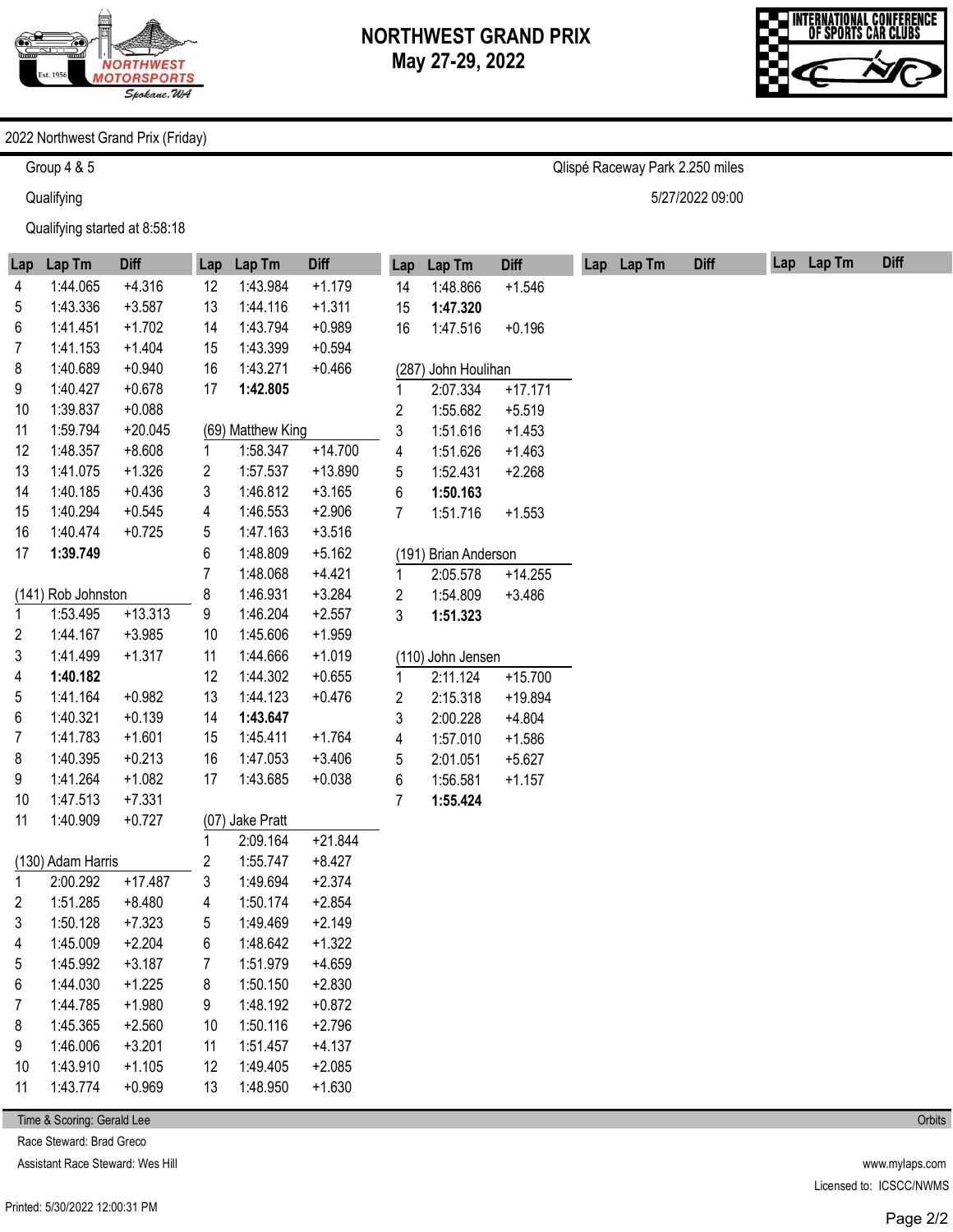

Qlispé Raceway Park 2.250 miles

5/27/2022 13:00



## 2022 Northwest Grand Prix (Friday)

Group 4 & 5

Race

Race started at 13:00:48

|             | Lap Lap Tm            | <b>Diff</b> | Lap  | Lap Tm               | <b>Diff</b> | Lap            | Lap Tm                | <b>Diff</b> | Lap | Lap Tm              | <b>Diff</b> | Lap | Lap Tm                 | <b>Diff</b> |
|-------------|-----------------------|-------------|------|----------------------|-------------|----------------|-----------------------|-------------|-----|---------------------|-------------|-----|------------------------|-------------|
|             |                       |             | 3    | 1:42.857             | $+4.757$    | 7              | 1:39.823              | $+0.544$    | 11  | 1:38.203            | $+0.482$    | 15  | 1:40.212               | $+0.318$    |
|             | (19) Michael Conatore |             | 4    | 3:50.492             | $+2:12.392$ | 8              | 1:39.788              | $+0.509$    | 12  | 1:40.808            | $+3.087$    | 16  | 1:41.272               | $+1.378$    |
| 1           | 1:42.484              | $+5.970$    | 5    | 3:13.175             | $+1:35.075$ | 9              | 1:41.202              | $+1.923$    | 13  | 1:41.477            | $+3.756$    |     |                        |             |
| 2           | 1:38.638              | $+2.124$    | 6    | 1:39.949             | $+1.849$    | 10             | 1:40.408              | $+1.129$    | 14  | 1:40.455            | $+2.734$    |     | (91) Daniele Hovington |             |
| 3           | 1:42.548              | $+6.034$    | 7    | 1:38.100             |             | 11             | 1:40.618              | $+1.339$    | 15  | 1:38.136            | $+0.415$    | 1   | 1:43.968               | $+4.408$    |
| 4           | 3:49.910              | $+2:13.396$ | 8    | 1:38.387             | $+0.287$    | 12             | 1:41.169              | $+1.890$    | 16  | 1:40.102            | $+2.381$    | 2   | 1:40.395               | $+0.835$    |
| 5           | 3:14.291              | $+1:37.777$ | 9    | 1:38.461             | $+0.361$    | 13             | 1:40.231              | $+0.952$    |     |                     |             | 3   | 1:42.693               | $+3.133$    |
| 6           | 1:39.066              | $+2.552$    | 10   | 1:38.718             | $+0.618$    | 14             | 1:39.936              | $+0.657$    |     | (172) David Stenner |             | 4   | 3:49.568               | $+2:10.008$ |
| 7           | 1:37.463              | $+0.949$    | 11   | 1:40.491             | $+2.391$    | 15             | 1:40.391              | $+1.112$    | 1   | 1:44.392            | $+4.742$    | 5   | 3:12.480               | $+1:32.920$ |
| 8           | 1:38.509              | $+1.995$    | 12   | 1:38.948             | $+0.848$    | 16             | 1:40.393              | $+1.114$    | 2   | 1:40.457            | $+0.807$    | 6   | 1:41.075               | $+1.515$    |
| 9           | 1:37.707              | $+1.193$    | 13   | 1:38.837             | $+0.737$    |                |                       |             | 3   | 1:42.160            | $+2.510$    | 7   | 1:39.560               |             |
| 10          | 1:36.564              | $+0.050$    | 14   | 1:39.426             | $+1.326$    |                | (136) Dirk Groeneveld |             | 4   | 3:50.031            | $+2:10.381$ | 8   | 1:39.712               | $+0.152$    |
| 11          | 1:36.514              |             | 15   | 1:39.152             | $+1.052$    | 1              | 1:49.189              | $+10.366$   | 5   | 3:12.204            | $+1:32.554$ | 9   | 1:40.837               | $+1.277$    |
| 12          | 1:36.963              | $+0.449$    | 16   | 1:45.527             | $+7.427$    | 2              | 1:44.839              | $+6.016$    | 6   | 1:41.939            | $+2.289$    | 10  | 1:40.313               | $+0.753$    |
| 13          | 1:37.491              | $+0.977$    |      |                      |             | 3              | 1:44.753              | $+5.930$    | 7   | 1:39.677            | $+0.027$    | 11  | 1:40.474               | $+0.914$    |
| 14          | 1:38.025              | $+1.511$    | (67) | <b>Bruce Mattare</b> |             | $\overline{4}$ | 3:44.106              | $+2:05.283$ | 8   | 1:40.548            | $+0.898$    | 12  | 1:41.607               | $+2.047$    |
| 15          | 1:37.683              | $+1.169$    | 1    | 1:44.363             | $+4.701$    | 5              | 3:08.957              | $+1:30.134$ | 9   | 1:39.920            | $+0.270$    | 13  | 1:40.868               | $+1.308$    |
| 16          | 1:36.786              | $+0.272$    | 2    | 1:40.483             | $+0.821$    | 6              | 1:40.007              | $+1.184$    | 10  | 1:39.650            |             | 14  | 1:48.580               | $+9.020$    |
|             |                       |             | 3    | 1:41.476             | $+1.814$    | 7              | 1:39.543              | $+0.720$    | 11  | 1:40.478            | $+0.828$    | 15  | 1:40.297               | $+0.737$    |
|             | (73) Bill Ecker       |             | 4    | 3:49.608             | $+2:09.946$ | 8              | 1:40.027              | $+1.204$    | 12  | 1:41.040            | $+1.390$    | 16  | 1:40.871               | $+1.311$    |
| 1           | 1:41.678              | $+4.258$    | 5    | 3:12.761             | $+1:33.099$ | 9              | 1:39.697              | $+0.874$    | 13  | 1:41.438            | $+1.788$    |     |                        |             |
| 2           | 1:37.932              | $+0.512$    | 6    | 1:40.990             | $+1.328$    | 10             | 1:40.341              | $+1.518$    | 14  | 1:40.657            | $+1.007$    |     | (71) Isaiah Dummer     |             |
| 3           | 1:43.750              | $+6.330$    | 7    | 1:39.662             |             | 11             | 1:39.884              | $+1.061$    | 15  | 1:40.244            | $+0.594$    | 1   | 1:50.148               | $+9.664$    |
| 4           | 3:49.445              | $+2:12.025$ | 8    | 1:39.816             | $+0.154$    | 12             | 1:39.413              | $+0.590$    | 16  | 1:40.208            | $+0.558$    | 2   | 1:41.207               | $+0.723$    |
| 5           | 3:14.984              | $+1:37.564$ | 9    | 1:40.797             | $+1.135$    | 13             | 1:40.447              | $+1.624$    |     |                     |             | 3   | 1:41.777               | $+1.293$    |
| 6           | 1:38.757              | $+1.337$    | 10   | 1:39.747             | $+0.085$    | 14             | 1:39.731              | $+0.908$    |     | (24) Jeff McAffer   |             | 4   | 3:47.282               | $+2:06.798$ |
| 7           | 1:37.961              | $+0.541$    | 11   | 1:40.672             | $+1.010$    | 15             | 1:38.823              |             | 1   | 1:45.501            | $+5.607$    | 5   | 3:08.321               | $+1:27.837$ |
| 8           | 1:38.284              | $+0.864$    | 12   | 1:40.950             | $+1.288$    | 16             | 1:40.104              | $+1.281$    | 2   | 1:41.073            | $+1.179$    | 6   | 1:42.077               | $+1.593$    |
| 9           | 1:38.456              | $+1.036$    | 13   | 1:40.359             | $+0.697$    |                |                       |             | 3   | 1:41.762            | $+1.868$    | 7   | 1:41.031               | $+0.547$    |
| 10          | 1:37.606              | $+0.186$    | 14   | 1:39.983             | $+0.321$    |                | (68) Pete Bristow     |             | 4   | 3:50.239            | $+2:10.345$ | 8   | 1:42.840               | $+2.356$    |
| 11          | 1:43.152              | $+5.732$    | 15   | 1:40.101             | $+0.439$    | 1              | 1:47.223              | $+9.502$    | 5   | 3:10.460            | $+1:30.566$ | 9   | 1:40.484               |             |
| 12          | 1:37.867              | $+0.447$    | 16   | 1:40.707             | $+1.045$    | 2              | 1:44.925              | $+7.204$    | 6   | 1:41.465            | $+1.571$    | 10  | 1:40.591               | $+0.107$    |
| 13          | 1:37.420              |             |      |                      |             | 3              | 1:44.964              | $+7.243$    | 7   | 1:39.950            | $+0.056$    | 11  | 1:40.924               | $+0.440$    |
| 14          | 1:37.896              | $+0.476$    |      | (211) Josh Voigt     |             | 4              | 3:39.476              | $+2:01.755$ | 8   | 1:41.139            | $+1.245$    | 12  | 1:40.524               | $+0.040$    |
| 15          | 1:39.402              | $+1.982$    |      | 1:42.909             | $+3.630$    | 5              | 3:08.953              | $+1:31.232$ | 9   | 1:41.410            | $+1.516$    | 13  | 1:40.501               | $+0.017$    |
| 16          | 1:37.815              | $+0.395$    | 2    | 1:39.279             |             | 6              | 1:40.250              | $+2.529$    | 10  | 1:40.459            | $+0.565$    | 14  | 1:41.363               | $+0.879$    |
|             |                       |             | 3    | 1:42.613             | $+3.334$    | 7              | 1:38.439              | $+0.718$    | 11  | 1:40.868            | $+0.974$    | 15  | 1:40.548               | $+0.064$    |
|             | (162) Adam Achepohl   |             | 4    | 3:50.802             | $+2:11.523$ | 8              | 1:41.115              | $+3.394$    | 12  | 1:39.894            |             | 16  | 1:43.899               | $+3.415$    |
| $\mathbf 1$ | 1:42.492              | $+4.392$    | 5    | 3:13.051             | $+1:33.772$ | 9              | 1:37.721              |             | 13  | 1:41.074            | $+1.180$    |     |                        |             |
| 2           | 1:39.486              | $+1.386$    | 6    | 1:40.721             | $+1.442$    | 10             | 1:40.458              | $+2.737$    | 14  | 1:41.496            | $+1.602$    |     | (08) Andrew Michel     |             |

Time & Scoring: Gerald Lee

Race Steward: Brad Greco

Assistant Race Steward: Wes Hill

www.mylaps.com Licensed to: ICSCC/NWMS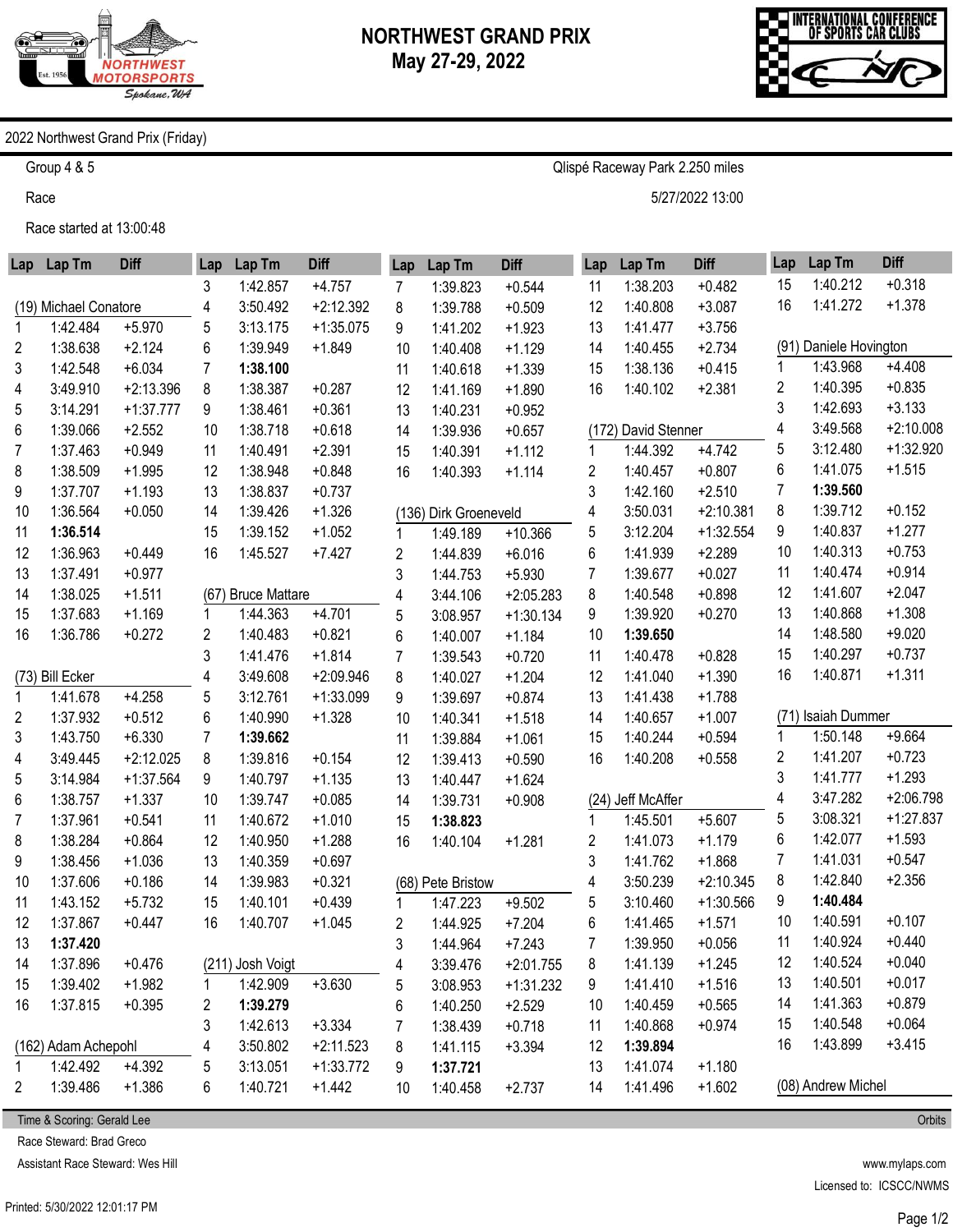

Qlispé Raceway Park 2.250 miles

5/27/2022 13:00



## 2022 Northwest Grand Prix (Friday)

Group 4 & 5

Race

Race started at 13:00:48

| Lap          | Lap Tm            | <b>Diff</b> | Lap            | Lap Tm            | <b>Diff</b> | Lap         | Lap Tm               | <b>Diff</b> | Lap | Lap Tm             | <b>Diff</b> | Lap | Lap Tm             | <b>Diff</b>  |
|--------------|-------------------|-------------|----------------|-------------------|-------------|-------------|----------------------|-------------|-----|--------------------|-------------|-----|--------------------|--------------|
| 1            | 1:50.969          | $+10.710$   | 5              | 3:09.528          | $+1.26.206$ | 9           | 1:47.245             | $+3.367$    | 14  | 1:46.955           |             | 6   | 1:42.825           | $+1.429$     |
| 2            | 1:43.382          | $+3.123$    | 6              | 1:44.509          | $+1.187$    | 10          | 1:44.517             | $+0.639$    | 15  | 1:47.167           | $+0.212$    | 7   | 1:41.396           |              |
| 3            | 1:44.709          | $+4.450$    | $\overline{7}$ | 1:44.033          | $+0.711$    | 11          | 1:43.878             |             |     |                    |             | 8   | 1:43.151           | $+1.755$     |
| 4            | 3:43.834          | $+2:03.575$ | 8              | 1:44.065          | $+0.743$    | 12          | 1:47.294             | $+3.416$    |     | (89) Bryce Scott   |             | 9   | 1:43.079           | $+1.683$     |
| 5            | 3:09.669          | $+1:29.410$ | 9              | 1:44.427          | $+1.105$    | 13          | 1:44.551             | $+0.673$    | 1   | 1:47.772           | $+8.861$    | 10  | 1:41.658           | $+0.262$     |
| 6            | 1:42.574          | $+2.315$    | 10             | 1:43.649          | $+0.327$    | 14          | 1:44.283             | $+0.405$    | 2   | 1:41.618           | $+2.707$    | 11  | 1:43.580           | $+2.184$     |
| 7            | 1:42.074          | $+1.815$    | 11             | 1:43.322          |             | 15          | 1:44.432             | $+0.554$    | 3   | 1:40.687           | $+1.776$    |     |                    |              |
| 8            | 1:41.559          | $+1.300$    | 12             | 1:43.526          | $+0.204$    | 16          | 1:45.015             | $+1.137$    | 4   | 3:49.858           | $+2:10.947$ |     | (144) Chris Ward   |              |
| 9            | 1:40.996          | $+0.737$    | 13             | 1:43.734          | $+0.412$    |             |                      |             | 5   | 3:08.427           | $+1:29.516$ | 1   | 1:46.880           | $+4.250$     |
| 10           | 1:40.487          | $+0.228$    | 14             | 1:44.618          | $+1.296$    |             | (287) John Houlihan  |             | 6   | 1:42.454           | $+3.543$    | 2   | 1:43.522           | $+0.892$     |
| 11           | 1:43.616          | $+3.357$    | 15             | 1:43.832          | $+0.510$    |             | 1:55.122             | $+8.940$    | 7   | 1:39.389           | $+0.478$    | 3   | 12:33.341          | $+10:50.711$ |
| 12           | 1:41.141          | $+0.882$    | 16             | 1:43.448          | $+0.126$    | 2           | 1:50.790             | $+4.608$    | 8   | 1:39.917           | $+1.006$    | 4   | 1:50.072           | $+7.442$     |
| 13           | 1:40.992          | $+0.733$    |                |                   |             | 3           | 1:55.539             | $+9.357$    | 9   | 1:41.179           | $+2.268$    | 5   | 1:42.630           |              |
| 14           | 1:41.623          | $+1.364$    |                | (130) Adam Harris |             | 4           | 3:28.386             | $+1:42.204$ | 10  | 1:38.911           |             | 6   | 1:45.605           | $+2.975$     |
| 15           | 1:40.853          | $+0.594$    |                | 1:51.941          | $+9.297$    | 5           | 3:09.709             | $+1:23.527$ | 11  | 1:39.748           | $+0.837$    | 7   | 1:46.206           | $+3.576$     |
| 16           | 1:40.259          |             | 2              | 1:44.530          | $+1.886$    | 6           | 1:47.917             | $+1.735$    | 12  | 1:40.861           | $+1.950$    | 8   | 1:45.670           | $+3.040$     |
|              |                   |             | 3              | 2:24.603          | +41.959     | 7           | 1:46.182             |             | 13  | 1:40.251           | $+1.340$    | 9   | 1:43.830           | $+1.200$     |
|              | (69) Matthew King |             | 4              | 3:10.360          | $+1:27.716$ | 8           | 1:48.845             | $+2.663$    |     |                    |             | 10  | 1:42.854           | $+0.224$     |
| $\mathbf{1}$ | 1:46.691          | $+3.817$    | 5              | 3:09.569          | $+1:26.925$ | 9           | 1:47.730             | $+1.548$    |     | (168) Ed Assed     |             | 11  | 1:43.099           | $+0.469$     |
| 2            | 1:44.374          | $+1.500$    | 6              | 1:45.521          | $+2.877$    | 10          | 1:48.705             | $+2.523$    | 1   | 1:50.964           | $+4.327$    |     |                    |              |
| 3            | 1:47.559          | $+4.685$    | $\overline{7}$ | 1:43.555          | $+0.911$    | 11          | 1:47.708             | $+1.526$    | 2   | 1:47.255           | $+0.618$    |     | (150) Lester Soman |              |
| 4            | 3:44.849          | $+2:01.975$ | 8              | 1:43.748          | $+1.104$    | 12          | 1:49.142             | $+2.960$    | 3   | 5:41.884           | $+3:55.247$ | 1   | 1:50.074           |              |
| 5            | 3:07.912          | $+1:25.038$ | 9              | 1:43.878          | $+1.234$    | 13          | 1:47.880             | $+1.698$    | 4   | 3:03.910           | $+1:17.273$ |     |                    |              |
| 6            | 1:43.518          | $+0.644$    | 10             | 1:43.109          | $+0.465$    | 14          | 1:49.003             | $+2.821$    | 5   | 1:47.156           | $+0.519$    |     |                    |              |
| 7            | 1:43.642          | $+0.768$    | 11             | 1:43.047          | $+0.403$    | 15          | 1:47.039             | $+0.857$    | 6   | 1:48.526           | $+1.889$    |     |                    |              |
| 8            | 1:44.232          | $+1.358$    | 12             | 1:43.317          | $+0.673$    |             |                      |             | 7   | 1:48.692           | $+2.055$    |     |                    |              |
| 9            | 1:44.075          | $+1.201$    | 13             | 1:42.932          | $+0.288$    |             | (191) Brian Anderson |             | 8   | 1:47.622           | $+0.985$    |     |                    |              |
| 10           | 1:42.874          |             | 14             | 1:43.015          | $+0.371$    | $\mathbf 1$ | 1:54.820             | $+7.865$    | 9   | 1:46.637           |             |     |                    |              |
| 11           | 1:43.686          | $+0.812$    | 15             | 1:42.644          |             | 2           | 1:47.856             | $+0.901$    | 10  | 1:47.298           | $+0.661$    |     |                    |              |
| 12           | 1:44.735          | $+1.861$    | 16             | 1:42.762          | $+0.118$    | 3           | 1:59.550             | $+12.595$   | 11  | 1:48.007           | $+1.370$    |     |                    |              |
| 13           | 1:43.581          | $+0.707$    |                |                   |             | 4           | 3:28.210             | $+1:41.255$ | 12  | 1:46.813           | $+0.176$    |     |                    |              |
| 14           | 1:43.637          | $+0.763$    |                | (110) John Jensen |             | 5           | 3:09.775             | $+1:22.820$ | 13  | 1:49.213           | $+2.576$    |     |                    |              |
| 15           | 1:43.712          | $+0.838$    | 1.             | 1:54.962          | $+11.084$   | 6           | 1:50.235             | $+3.280$    | 14  | 1:46.801           | $+0.164$    |     |                    |              |
| 16           | 1:43.601          | $+0.727$    | 2              | 1:47.320          | $+3.442$    | 7           | 1:49.166             | $+2.211$    |     |                    |             |     |                    |              |
|              |                   |             | 3              | 1:49.865          | $+5.987$    | 8           | 1:49.148             | $+2.193$    |     | (141) Rob Johnston |             |     |                    |              |
|              | (07) Jake Pratt   |             | 4              | 3:35.007          | $+1:51.129$ | 9           | 1:47.720             | $+0.765$    | 1   | 1:45.004           | $+3.608$    |     |                    |              |
| 1            | 1:54.845          | $+11.523$   | 5              | 3:08.827          | $+1:24.949$ | 10          | 1:47.592             | $+0.637$    | 2   | 1:41.674           | $+0.278$    |     |                    |              |
| 2            | 1:46.377          | $+3.055$    | 6              | 1:46.374          | $+2.496$    | 11          | 1:48.027             | $+1.072$    | 3   | 1:42.370           | $+0.974$    |     |                    |              |
| 3            | 1:51.373          | $+8.051$    | 7              | 1:44.962          | $+1.084$    | 12          | 1:48.259             | $+1.304$    | 4   | 3:50.846           | $+2:09.450$ |     |                    |              |
| 4            | 3:34.240          | $+1:50.918$ | 8              | 1:44.930          | $+1.052$    | 13          | 1:47.923             | $+0.968$    | 5   | 3:09.394           | $+1:27.998$ |     |                    |              |
|              |                   |             |                |                   |             |             |                      |             |     |                    |             |     |                    |              |

Time & Scoring: Gerald Lee

Race Steward: Brad Greco

Assistant Race Steward: Wes Hill

www.mylaps.com Licensed to: ICSCC/NWMS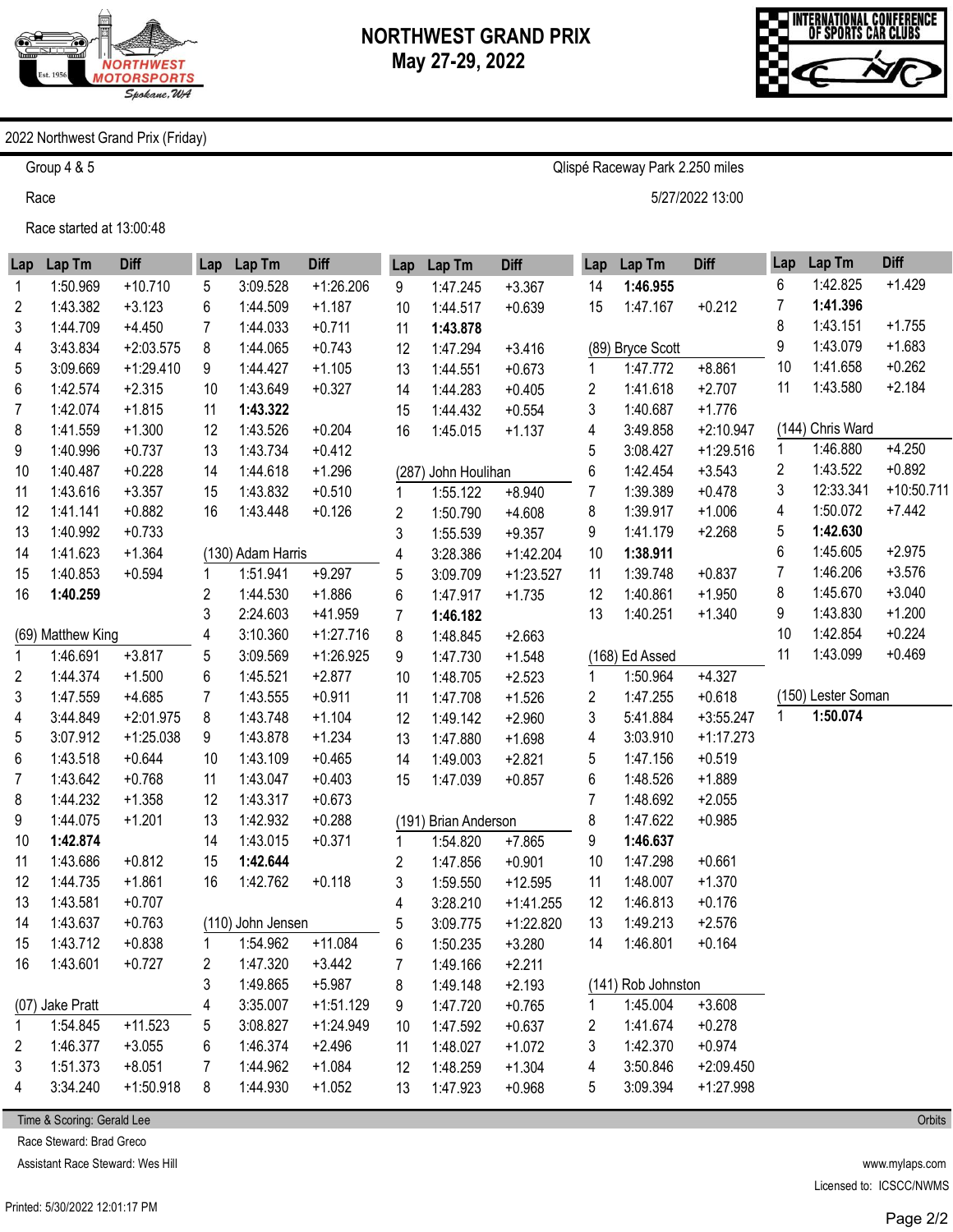

Qlispé Raceway Park 2.250 miles

5/27/2022 09:40



## 2022 Northwest Grand Prix (Friday)

Group 3 & 6

**Qualifying** 

Qualifying started at 9:43:54

| Lap         | Lap Tm               | <b>Diff</b> | Lap | Lap Tm           | <b>Diff</b> | Lap            | Lap Tm            | <b>Diff</b> | Lap | Lap Tm              | <b>Diff</b> | Lap              | Lap Tm                             | <b>Diff</b> |
|-------------|----------------------|-------------|-----|------------------|-------------|----------------|-------------------|-------------|-----|---------------------|-------------|------------------|------------------------------------|-------------|
|             |                      |             | 2   | 1:33.664         | $+6.289$    | 13             | 1:34.749          | $+6.591$    | 5   | 1:34.509            | $+3.454$    | 1                | 1:59.612                           | $+25.316$   |
|             | (19) Roger Smetaniuk |             | 3   | 1:29.880         | $+2.505$    | 14             | 1:32.606          | $+4.448$    | 6   | 1:34.747            | $+3.692$    | 2                | 1:42.795                           | $+8.499$    |
| 1           | 1:53.663             | $+29.791$   | 4   | 1:28.347         | $+0.972$    | 15             | 1:32.045          | $+3.887$    | 7   | 1:34.269            | $+3.214$    | 3                | 1:37.684                           | $+3.388$    |
| 2           | 1:34.849             | $+10.977$   | 5   | 1:29.842         | $+2.467$    | 16             | 1:30.927          | $+2.769$    | 8   | 1:33.800            | $+2.745$    | 4                | 1:38.063                           | $+3.767$    |
| 3           | 1:30.782             | $+6.910$    | 6   | 1:27.802         | $+0.427$    | 17             | 1:30.754          | $+2.596$    | 9   | 1:33.144            | $+2.089$    | 5                | 1:37.183                           | $+2.887$    |
| 4           | 1:25.790             | $+1.918$    | 7   | 1:27.644         | $+0.269$    |                |                   |             | 10  | 1:32.894            | $+1.839$    | 6                | 1:34.506                           | $+0.210$    |
| 5           | 1:29.543             | $+5.671$    | 8   | 1:27.744         | $+0.369$    |                | (67) Darcy Morgan |             | 11  | 1:32.064            | $+1.009$    | 7                | 1:35.080                           | $+0.784$    |
| 6           | 1:27.879             | $+4.007$    | 9   | 1:37.216         | $+9.841$    | 1              | 2:10.210          | $+39.494$   | 12  | 1:31.055            |             | 8                | 1:49.002                           | $+14.706$   |
| 7           | 1:25.358             | $+1.486$    | 10  | 1:28.788         | $+1.413$    | 2              | 1:40.819          | $+10.103$   |     |                     |             | 9                | 1:34.611                           | $+0.315$    |
| 8           | 1:24.745             | $+0.873$    | 11  | 1:29.037         | $+1.662$    | 3              | 1:41.384          | $+10.668$   |     | (44) Doug Connon    |             | 10               | 1:34.296                           |             |
| 9           | 1:32.770             | $+8.898$    | 12  | 1:27.375         |             | 4              | 1:36.954          | $+6.238$    | 1   | 1:58.064            | $+26.062$   |                  |                                    |             |
| 10          | 1:27.844             | $+3.972$    |     |                  |             | 5              | 1:37.336          | $+6.620$    | 2   | 1:49.301            | $+17.299$   |                  | (777) Cem Aykan                    |             |
| 11          | 1:30.896             | $+7.024$    |     | (2) Dane Babkirk |             | 6              | 1:35.964          | $+5.248$    | 3   | 1:39.231            | $+7.229$    | 1                | 1:53.868                           | +18.935     |
| 12          | 1:23.872             |             |     | 1:51.109         | $+23.695$   | 7              | 1:34.116          | $+3.400$    | 4   | 1:34.360            | $+2.358$    | 2                | 1:40.971                           | $+6.038$    |
| 13          | 1:23.916             | $+0.044$    | 2   | 1:35.964         | $+8.550$    | 8              | 1:38.490          | $+7.774$    | 5   | 1:33.571            | $+1.569$    | 3                | 1:38.532                           | $+3.599$    |
|             |                      |             | 3   | 1:28.754         | $+1.340$    | 9              | 1:38.471          | $+7.755$    | 6   | 1:33.741            | $+1.739$    | 4                | 1:39.071                           | $+4.138$    |
|             | (72) Stephen Ross    |             | 4   | 1:29.027         | $+1.613$    | 10             | 1:32.301          | $+1.585$    | 7   | 1:35.279            | $+3.277$    | 5                | 1:37.433                           | $+2.500$    |
| $\mathbf 1$ | 1:55.604             | $+29.162$   | 5   | 1:31.380         | $+3.966$    | 11             | 1:34.268          | $+3.552$    | 8   | 1:46.805            | $+14.803$   | 6                | 1:36.479                           | $+1.546$    |
| 2           | 1:31.920             | $+5.478$    | 6   | 1:29.381         | $+1.967$    | 12             | 1:37.893          | $+7.177$    | 9   | 1:33.083            | $+1.081$    | 7                | 1:36.511                           | $+1.578$    |
| 3           | 1:28.161             | $+1.719$    | 7   | 1:27.700         | $+0.286$    | 13             | 1:33.044          | $+2.328$    | 10  | 1:32.002            |             | 8                | 1:42.981                           | $+8.048$    |
| 4           | 1:28.677             | $+2.235$    | 8   | 1:29.868         | $+2.454$    | 14             | 1:30.716          |             | 11  | 1:36.725            | $+4.723$    | 9                | 1:34.934                           | $+0.001$    |
| 5           | 1:45.496             | $+19.054$   | 9   | 1:28.363         | $+0.949$    | 15             | 1:32.140          | $+1.424$    | 12  | 1:41.268            | $+9.266$    | 10               | 1:34.933                           |             |
| 6           | 1:26.625             | $+0.183$    | 10  | 1:27.414         |             | 16             | 1:33.096          | $+2.380$    | 13  | 1:32.949            | $+0.947$    |                  |                                    |             |
| 7           | 1:26.442             |             | 11  | 1:28.587         | $+1.173$    | 17             | 1:31.123          | $+0.407$    |     |                     |             |                  | (42) Tom Forsyth                   |             |
| 8           | 1:26.815             | $+0.373$    | 12  | 1:27.942         | $+0.528$    | 18             | 1:31.404          | $+0.688$    |     | (55) Lawrence Hayes |             | 1                | 1:54.258                           | $+17.079$   |
| 9           | 1:31.695             | $+5.253$    | 13  | 1:28.000         | $+0.586$    |                |                   |             | 1   | 1:56.283            | $+23.512$   | 2                | 1:42.818                           | $+5.639$    |
| 10          | 1:27.480             | $+1.038$    |     |                  |             | (7)            | Glenn Woloski     |             | 2   | 1:40.737            | $+7.966$    | 3                | 1:40.708                           | $+3.529$    |
|             |                      |             |     | (88) Glenn Yuen  |             | 1              | 1:59.147          | $+28.388$   | 3   | 1:41.752            | $+8.981$    | 4                | 1:39.621                           | $+2.442$    |
|             | (04) Greg Coffin     |             |     | 1:56.792         | $+28.634$   | 2              | 1:39.645          | $+8.886$    | 4   | 1:36.335            | $+3.564$    | 5                | 1:39.846                           | $+2.667$    |
| 1           | 1:50.328             | $+23.713$   | 2   | 1:33.548         | $+5.390$    | 3              | 1:34.940          | $+4.181$    | 5   | 1:34.786            | $+2.015$    | 6                | 1:38.349                           | $+1.170$    |
| 2           | 1:37.113             | $+10.498$   | 3   | 1:37.877         | $+9.719$    | 4              | 1:32.768          | $+2.009$    | 6   | 1:34.920            | $+2.149$    | 7                | 1:38.498                           | $+1.319$    |
| 3           | 1:32.217             | $+5.602$    | 4   | 1:32.002         | $+3.844$    | 5              | 1:31.815          | $+1.056$    | 7   | 1:32.771            |             | 8                | 1:45.997                           | $+8.818$    |
| 4           | 1:29.055             | $+2.440$    | 5   | 1:35.432         | $+7.274$    | 6              | 1:31.375          | $+0.616$    | 8   | 1:43.850            | $+11.079$   | 9                | 1:56.068                           | +18.889     |
| 5           | 1:29.381             | $+2.766$    | 6   | 1:34.155         | $+5.997$    | $\overline{7}$ | 1:30.759          |             | 9   | 1:38.245            | $+5.474$    | 10               | 1:38.473                           | $+1.294$    |
| 6           | 1:27.970             | $+1.355$    | 7   | 1:31.224         | $+3.066$    |                |                   |             | 10  | 1:52.242            | $+19.471$   | 11               | 1:37.179                           |             |
| 7           | 1:29.868             | $+3.253$    | 8   | 1:28.158         |             |                | (41) George Doran |             | 11  | 1:38.573            | $+5.802$    | 12               | 1:39.345                           | $+2.166$    |
| 8           | 1:26.615             |             | 9   | 1:32.131         | $+3.973$    | 1              | 1:54.930          | $+23.875$   | 12  | 1:38.637            | $+5.866$    |                  |                                    |             |
|             |                      |             | 10  | 1:29.581         | $+1.423$    | 2              | 1:38.609          | $+7.554$    | 13  | 1:34.845            | $+2.074$    | 1                | (32) R Lawence Bangert<br>1:55.444 | $+18.097$   |
|             | (3) Gavin Aitken     |             | 11  | 2:17.531         | $+49.373$   | 3              | 1:36.129          | $+5.074$    |     |                     |             | $\boldsymbol{2}$ | 1:49.095                           | $+11.748$   |
|             | 1:57.169             | $+29.794$   | 12  | 1:53.061         | $+24.903$   | 4              | 1:33.682          | $+2.627$    |     | (34) Jason Gillen   |             |                  |                                    |             |

Time & Scoring: Gerald Lee

Race Steward: Brad Greco

Assistant Race Steward: Wes Hill

www.mylaps.com Licensed to: ICSCC/NWMS

Page 1/2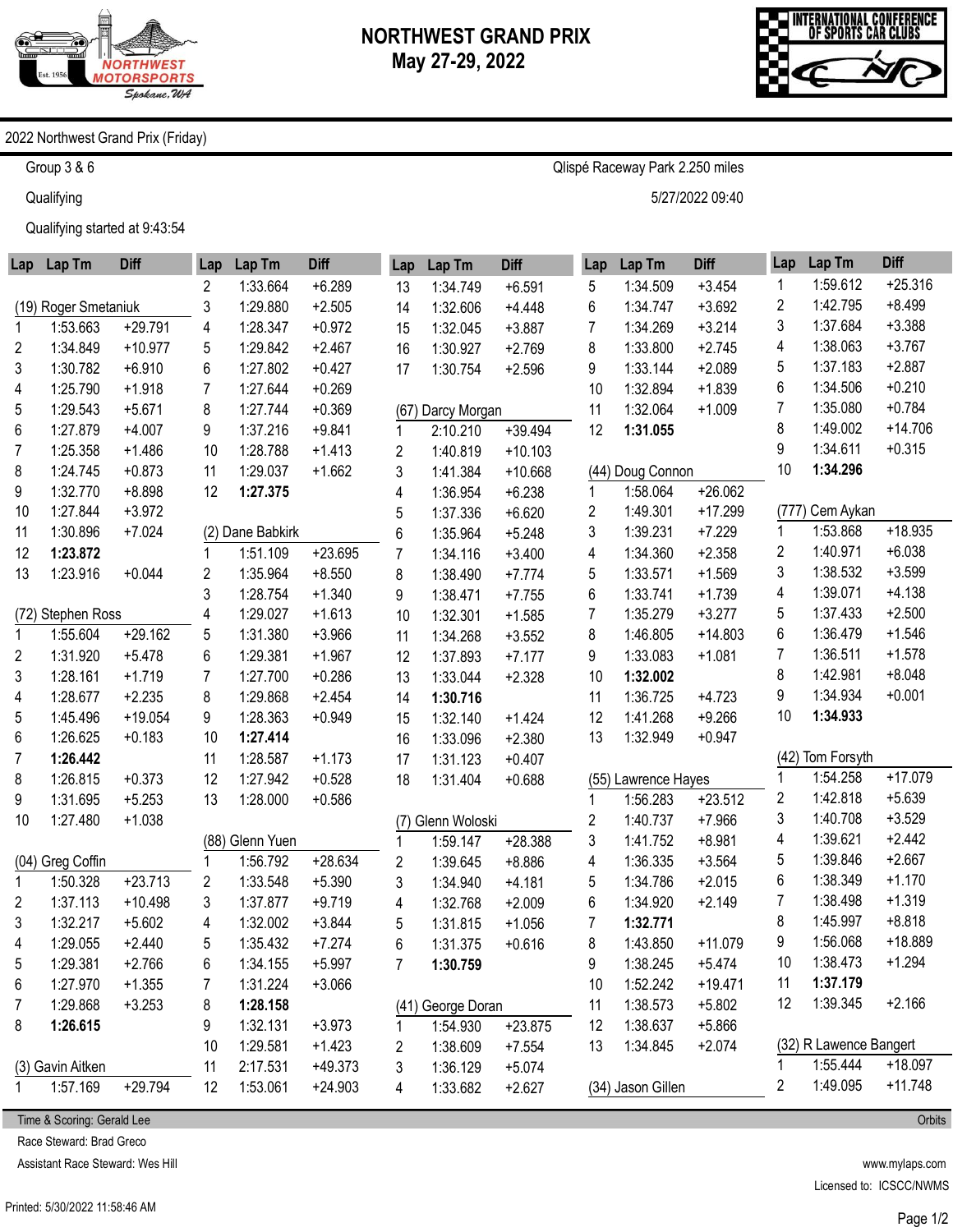

Qlispé Raceway Park 2.250 miles

5/27/2022 09:40

INTERNATIONAL CONFERENCE<br>Of Sports Car Clubs

## 2022 Northwest Grand Prix (Friday)

Group 3 & 6

**Qualifying** 

Qualifying started at 9:43:54

|                         |                      | Qualifying started at 9:43:54 |            |             |            |             |            |             |            |             |
|-------------------------|----------------------|-------------------------------|------------|-------------|------------|-------------|------------|-------------|------------|-------------|
| Lap                     | Lap Tm               | <b>Diff</b>                   | Lap Lap Tm | <b>Diff</b> | Lap Lap Tm | <b>Diff</b> | Lap Lap Tm | <b>Diff</b> | Lap Lap Tm | <b>Diff</b> |
| 3                       | 1:45.129             | $+7.782$                      |            |             |            |             |            |             |            |             |
| 4                       | 1:42.834             | $+5.487$                      |            |             |            |             |            |             |            |             |
| 5                       | 1:39.090             | $+1.743$                      |            |             |            |             |            |             |            |             |
| 6                       | 1:38.861             | $+1.514$                      |            |             |            |             |            |             |            |             |
| 7                       | 1:43.367             | $+6.020$                      |            |             |            |             |            |             |            |             |
| 8                       | 1:39.816             | $+2.469$                      |            |             |            |             |            |             |            |             |
| 9                       | 1:41.372             | $+4.025$                      |            |             |            |             |            |             |            |             |
| 10                      | 1:39.244             | $+1.897$                      |            |             |            |             |            |             |            |             |
| 11                      | 1:37.347             |                               |            |             |            |             |            |             |            |             |
| 12                      | 1:37.966             | $+0.619$                      |            |             |            |             |            |             |            |             |
|                         |                      |                               |            |             |            |             |            |             |            |             |
|                         | (96) Soner Terek     |                               |            |             |            |             |            |             |            |             |
| $\mathbf{1}$            | 1:56.444             | $+17.380$                     |            |             |            |             |            |             |            |             |
| $\overline{\mathbf{c}}$ | 1:46.736             | $+7.672$                      |            |             |            |             |            |             |            |             |
| 3                       | 1:45.199             | $+6.135$                      |            |             |            |             |            |             |            |             |
| 4                       | 1:40.434             | $+1.370$                      |            |             |            |             |            |             |            |             |
| 5                       | 1:39.962             | $+0.898$                      |            |             |            |             |            |             |            |             |
| 6                       | 1:39.064             |                               |            |             |            |             |            |             |            |             |
| 7                       | 1:41.701             | $+2.637$                      |            |             |            |             |            |             |            |             |
| 8                       | 1:41.683             | $+2.619$                      |            |             |            |             |            |             |            |             |
| 9                       | 1:44.216             | $+5.152$                      |            |             |            |             |            |             |            |             |
|                         |                      |                               |            |             |            |             |            |             |            |             |
|                         | (250) Rich Gaffey    |                               |            |             |            |             |            |             |            |             |
| $\mathbf{1}$            | 3:28.028             | $+1:27.085$                   |            |             |            |             |            |             |            |             |
| $\overline{\mathbf{c}}$ | 2:42.577             | $+41.634$                     |            |             |            |             |            |             |            |             |
| 3                       | 2:31.374<br>2:26.898 | $+30.431$                     |            |             |            |             |            |             |            |             |
| 4                       |                      | $+25.955$                     |            |             |            |             |            |             |            |             |
| 5                       | 2:27.909             | $+26.966$<br>$+11.931$        |            |             |            |             |            |             |            |             |
| 6                       | 2:12.874             |                               |            |             |            |             |            |             |            |             |
| 7                       | 2:11.756             | $+10.813$                     |            |             |            |             |            |             |            |             |
| 8                       | 2:11.730             | $+10.787$                     |            |             |            |             |            |             |            |             |
| 9                       | 2:04.489             | $+3.546$                      |            |             |            |             |            |             |            |             |
| $10$                    | 2:04.088             | $+3.145$                      |            |             |            |             |            |             |            |             |
| 11                      | 2:03.783             | $+2.840$                      |            |             |            |             |            |             |            |             |
| 12                      | 2:00.943             |                               |            |             |            |             |            |             |            |             |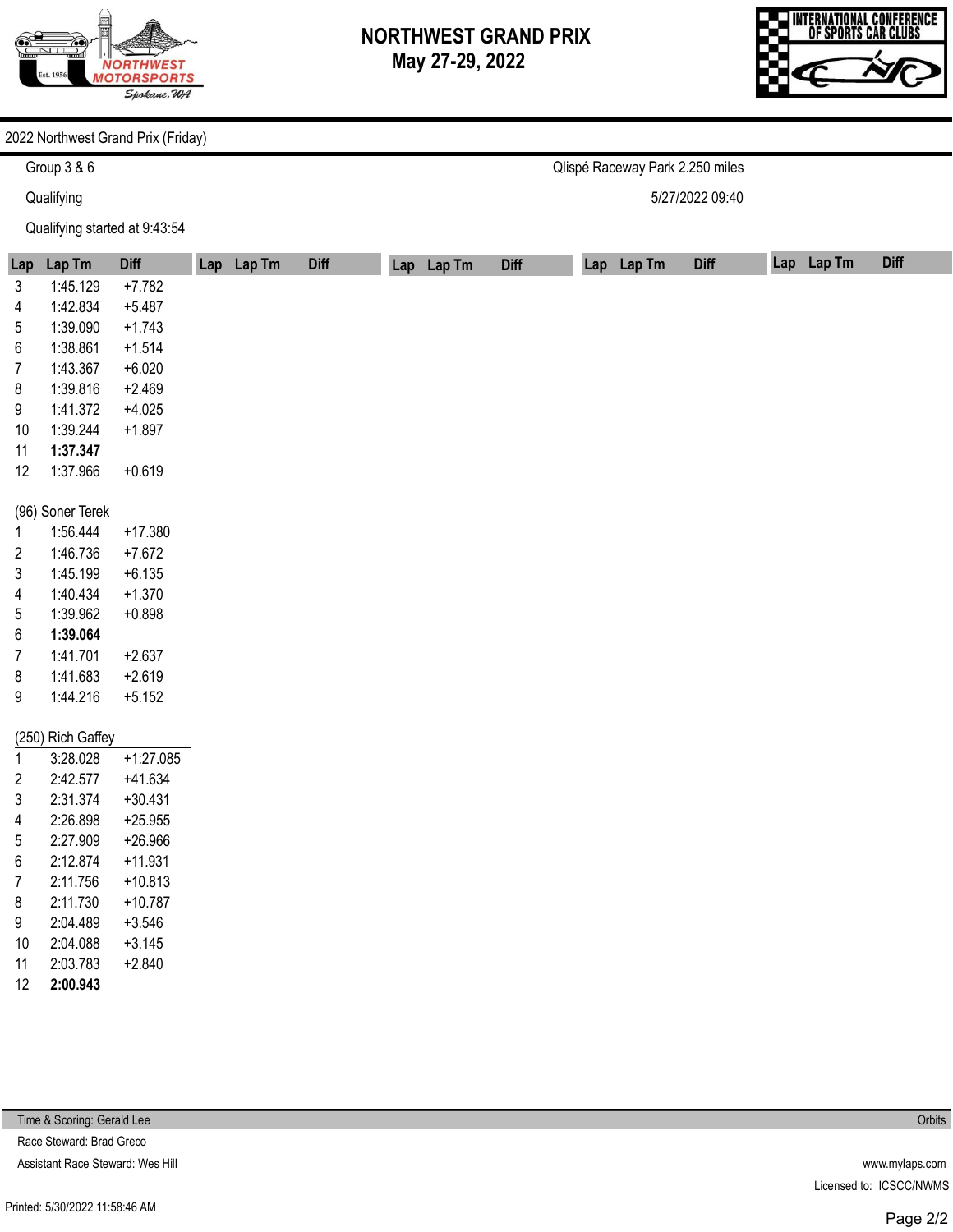

Qlispé Raceway Park 2.250 miles

5/27/2022 13:40



## 2022 Northwest Grand Prix (Friday)

Group 3 & 6

Race

Race started at 13:43:04

|                      | Lap Lap Tm       | <b>Diff</b> | Lap | Lap Tm           | <b>Diff</b> | Lap            | Lap Tm            | <b>Diff</b> | Lap            | Lap Tm            | <b>Diff</b> | Lap | Lap Tm              | <b>Diff</b> |
|----------------------|------------------|-------------|-----|------------------|-------------|----------------|-------------------|-------------|----------------|-------------------|-------------|-----|---------------------|-------------|
|                      |                  |             | 17  | 1:28.112         | $+1.691$    | 13             | 1:39.311          | $+12.276$   | 9              | 1:31.916          | $+2.011$    | 7   | 1:32.599            | $+3.158$    |
| (19) Roger Smetaniuk |                  |             | 18  | 1:26.421         |             | 14             | 1:28.810          | $+1.775$    | 10             | 1:32.483          | $+2.578$    | 8   | 1:32.672            | $+3.231$    |
| 1                    | 1:29.184         | $+4.846$    | 19  | 1:27.231         | $+0.810$    | 15             | 1:27.565          | $+0.530$    | 11             | 1:34.926          | $+5.021$    | 9   | 1:31.055            | $+1.614$    |
| $\overline{c}$       | 1:26.250         | $+1.912$    | 20  | 1:30.139         | $+3.718$    | 16             | 1:27.956          | $+0.921$    | 12             | 1:35.095          | $+5.190$    | 10  | 1:32.038            | $+2.597$    |
| 3                    | 1:25.333         | $+0.995$    |     |                  |             | 17             | 1:27.035          |             | 13             | 1:33.330          | $+3.425$    | 11  | 1:31.396            | $+1.955$    |
| 4                    | 1:24.748         | $+0.410$    |     | (2) Dane Babkirk |             | 18             | 1:27.599          | $+0.564$    | 14             | 1:31.037          | $+1.132$    | 12  | 1:30.353            | $+0.912$    |
| 5                    | 1:24.338         |             |     | 1:32.515         | $+4.735$    | 19             | 1:27.486          | $+0.451$    | 15             | 1:31.159          | $+1.254$    | 13  | 1:35.028            | $+5.587$    |
| 6                    | 1:24.513         | $+0.175$    | 2   | 1:29.436         | $+1.656$    | 20             | 1:27.327          | $+0.292$    | 16             | 1:31.636          | $+1.731$    | 14  | 1:34.215            | $+4.774$    |
| 7                    | 1:28.061         | $+3.723$    | 3   | 1:29.870         | $+2.090$    |                |                   |             | 17             | 1:31.054          | $+1.149$    | 15  | 1:29.441            |             |
| 8                    | 1:27.202         | $+2.864$    | 4   | 1:29.446         | $+1.666$    |                | (72) Stephen Ross |             | 18             | 1:30.611          | $+0.706$    | 16  | 1:29.532            | $+0.091$    |
| 9                    | 1:25.677         | $+1.339$    | 5   | 1:28.164         | $+0.384$    | 1              | 2:02.854          | $+37.012$   | 19             | 1:29.905          |             | 17  | 1:32.588            | $+3.147$    |
| 10                   | 1:25.106         | $+0.768$    | 6   | 1:28.200         | $+0.420$    | $\overline{2}$ | 1:29.208          | $+3.366$    |                |                   |             | 18  | 1:30.426            | $+0.985$    |
| 11                   | 1:26.549         | $+2.211$    | 7   | 1:30.054         | $+2.274$    | 3              | 1:29.842          | $+4.000$    |                | (88) Glenn Yuen   |             | 19  | 1:31.253            | $+1.812$    |
| 12                   | 1:26.649         | $+2.311$    | 8   | 1:28.113         | $+0.333$    | 4              | 1:30.560          | $+4.718$    | 1              | 1:35.889          | $+5.984$    |     |                     |             |
| 13                   | 1:27.770         | $+3.432$    | 9   | 1:29.601         | $+1.821$    | 5              | 1:29.133          | $+3.291$    | $\overline{c}$ | 1:32.422          | $+2.517$    |     | (44) Doug Connon    |             |
| 14                   | 1:29.198         | $+4.860$    | 10  | 1:27.780         |             | 6              | 1:28.509          | $+2.667$    | 3              | 1:32.321          | $+2.416$    |     | 1:41.264            | $+10.902$   |
| 15                   | 1:26.221         | $+1.883$    | 11  | 1:33.507         | $+5.727$    | $\overline{7}$ | 1:26.076          | $+0.234$    | 4              | 1:31.806          | $+1.901$    | 2   | 1:38.580            | $+8.218$    |
| 16                   | 1:27.139         | $+2.801$    | 12  | 1:34.258         | $+6.478$    | 8              | 1:28.071          | $+2.229$    | 5              | 1:30.805          | $+0.900$    | 3   | 1:34.570            | $+4.208$    |
| 17                   | 1:28.064         | $+3.726$    | 13  | 1:29.051         | $+1.271$    | 9              | 1:26.986          | $+1.144$    | 6              | 1:30.724          | $+0.819$    | 4   | 1:32.021            | $+1.659$    |
| 18                   | 1:30.690         | $+6.352$    | 14  | 1:29.050         | $+1.270$    | 10             | 1:27.713          | $+1.871$    | 7              | 1:31.097          | $+1.192$    | 5   | 1:33.461            | $+3.099$    |
| 19                   | 1:26.214         | $+1.876$    | 15  | 1:29.023         | $+1.243$    | 11             | 1:32.666          | $+6.824$    | 8              | 1:31.167          | $+1.262$    | 6   | 1:33.137            | $+2.775$    |
| 20                   | 1:27.285         | $+2.947$    | 16  | 1:30.218         | $+2.438$    | 12             | 1:29.803          | $+3.961$    | 9              | 1:30.843          | $+0.938$    | 7   | 1:33.485            | $+3.123$    |
|                      |                  |             | 17  | 1:29.160         | $+1.380$    | 13             | 1:30.266          | $+4.424$    | 10             | 1:30.989          | $+1.084$    | 8   | 1:31.827            | $+1.465$    |
|                      | (3) Gavin Aitken |             | 18  | 1:28.997         | $+1.217$    | 14             | 1:31.749          | $+5.907$    | 11             | 1:33.344          | $+3.439$    | 9   | 1:31.786            | $+1.424$    |
| 1                    | 1:29.844         | $+3.423$    | 19  | 1:28.849         | $+1.069$    | 15             | 1:26.288          | $+0.446$    | 12             | 1:32.913          | $+3.008$    | 10  | 1:33.094            | $+2.732$    |
| 2                    | 1:27.433         | $+1.012$    | 20  | 1:28.553         | $+0.773$    | 16             | 1:26.317          | $+0.475$    | 13             | 1:32.771          | $+2.866$    | 11  | 1:38.395            | $+8.033$    |
| 3                    | 1:27.569         | $+1.148$    |     |                  |             | 17             | 1:25.842          |             | 14             | 1:31.183          | $+1.278$    | 12  | 1:37.531            | $+7.169$    |
| 4                    | 1:28.727         | $+2.306$    |     | (04) Greg Coffin |             | 18             | 1:27.052          | $+1.210$    | 15             | 1:32.487          | $+2.582$    | 13  | 1:39.684            | $+9.322$    |
| 5                    | 1:27.099         | $+0.678$    | 1   | 1:34.157         | $+7.122$    | 19             | 1:28.107          | $+2.265$    | 16             | 1:30.152          | $+0.247$    | 14  | 1:37.526            | $+7.164$    |
| 6                    | 1:27.156         | $+0.735$    | 2   | 1:28.143         | $+1.108$    | 20             | 1:26.722          | $+0.880$    | 17             | 1:31.027          | $+1.122$    | 15  | 1:32.495            | $+2.133$    |
| 7                    | 1:27.824         | $+1.403$    | 3   | 1:29.686         | $+2.651$    |                |                   |             | 18             | 1:30.641          | $+0.736$    | 16  | 1:31.841            | $+1.479$    |
| 8                    | 1:28.055         | $+1.634$    | 4   | 1:27.627         | $+0.592$    | (7)            | Glenn Woloski     |             | 19             | 1:29.905          |             | 17  | 1:31.101            | $+0.739$    |
| 9                    | 1:28.219         | $+1.798$    | 5   | 1:28.260         | $+1.225$    | 1              | 1:33.555          | $+3.650$    |                |                   |             | 18  | 1:31.021            | $+0.659$    |
| 10                   | 1:29.579         | $+3.158$    | 6   | 1:27.122         | $+0.087$    | 2              | 1:31.183          | $+1.278$    |                | (67) Darcy Morgan |             | 19  | 1:30.362            |             |
| 11                   | 1:27.147         | $+0.726$    | 7   | 1:28.348         | $+1.313$    | 3              | 1:30.723          | $+0.818$    | 1              | 1:44.410          | $+14.969$   |     |                     |             |
| 12                   | 1:31.655         | $+5.234$    | 8   | 1:27.568         | $+0.533$    | 4              | 1:30.532          | $+0.627$    | 2              | 1:36.905          | $+7.464$    |     | (55) Lawrence Hayes |             |
| 13                   | 1:28.008         | $+1.587$    | 9   | 1:28.165         | $+1.130$    | 5              | 1:29.977          | $+0.072$    | 3              | 1:38.217          | $+8.776$    | 1   | 1:42.079            | $+8.911$    |
| 14                   | 1:29.263         | $+2.842$    | 10  | 1:28.424         | $+1.389$    | 6              | 1:29.912          | $+0.007$    | 4              | 1:37.552          | $+8.111$    | 2   | 1:35.045            | $+1.877$    |
| 15                   | 1:31.186         | $+4.765$    | 11  | 1:43.768         | $+16.733$   | 7              | 1:30.843          | $+0.938$    | 5              | 1:36.258          | $+6.817$    | 3   | 1:34.441            | $+1.273$    |
| 16                   | 1:26.949         | $+0.528$    | 12  | 1:31.309         | $+4.274$    | 8              | 1:31.982          | $+2.077$    | 6              | 1:33.255          | $+3.814$    | 4   | 1:33.912            | $+0.744$    |

Time & Scoring: Gerald Lee

Race Steward: Brad Greco

Assistant Race Steward: Wes Hill

www.mylaps.com Licensed to: ICSCC/NWMS